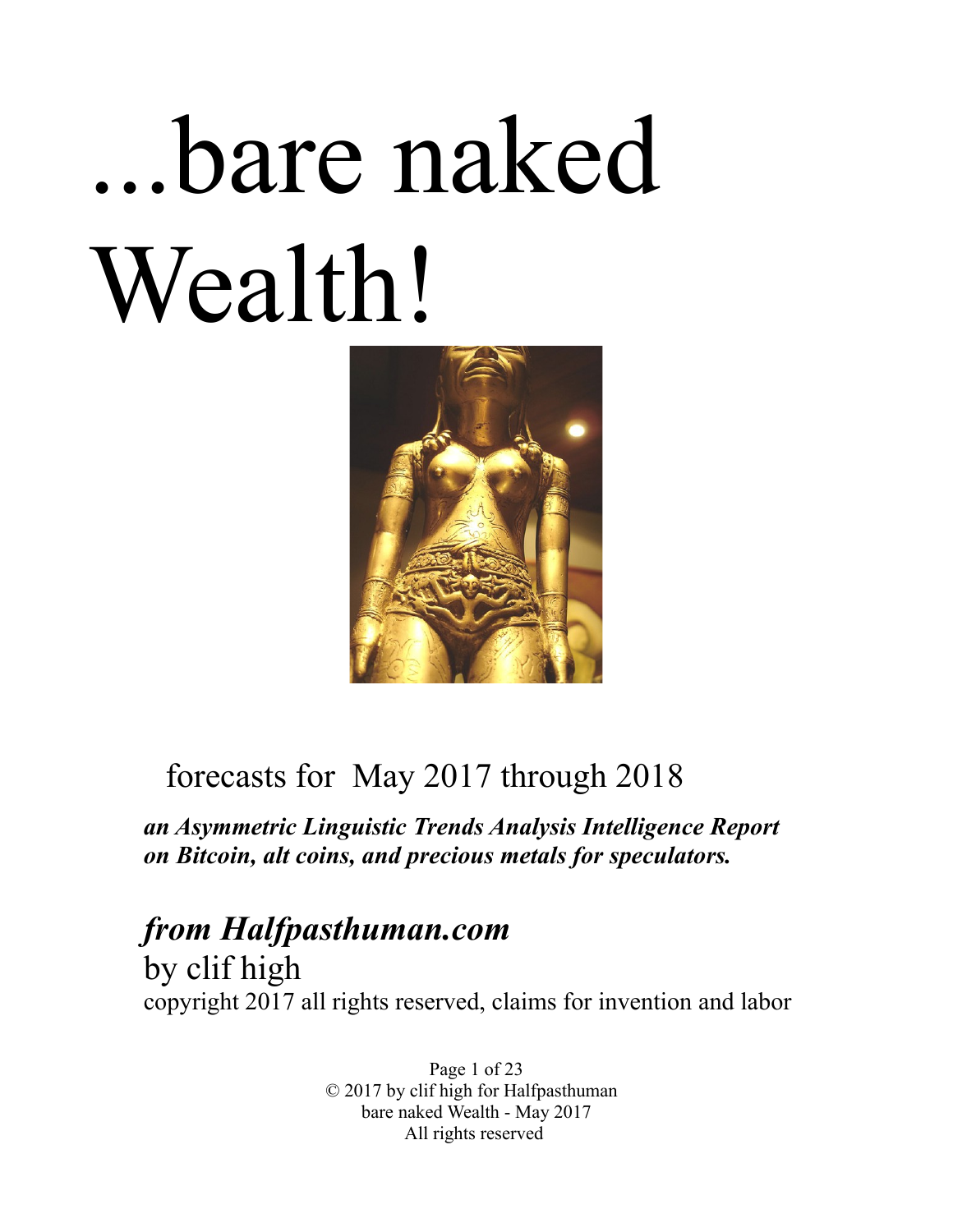# bare naked wealth

This report is prepared using the techniques, technology, and method described in its last pages. This report is prepared explicitly for the speculator. This report uses proprietary methods of deep data mining from internet sources to produce this report on currencies, and money in human society. The conclusions within this report are themselves highly speculative, and represent probability based on our computer modeling. As such, any and all specifics and this report in total may prove to be inaccurate over time. These conclusions are intended to be used by very sophisticated speculators as guideposts to their financial speculations.

This report is should only be taken as estimates of linguistic probability manifesting and not any form of certitude.

Readers of this report are encouraged to remember that all reading is done through the filters of our own minds and past experiences, and thus your context will inform your understanding of the material in this report.

# *Techniques and technology*

This report is prepared using our proprietary predictive linguistic techniques and technology with a public history of over 20 years. As such, it is NOT an aggregation of language of conscious discussions on the internet about the subjects discussed below.

It is way more spooky than that!

The last 5/five pages of this report provide a discussion of the technology employed.

#### *Meta data*

#### **Sun Disease**

Sun disease and markets have been connected for decades before computers and the internet came along. We now have many people tying solar activities and market behaviors through various seeming connections if not causation. The data sets we have suggest there is a correlation, and that people will believe it to be causation. Further the data has this 'understanding' being applied to 'bitcoin', and the 'alt coins'. The data does not show that it works particularly well as a price indicator.

Human behavior is showing up in the data sets as being a 'wild card' this year and through 2018, if not beyond. The data has the 'computer algorithms' being 'multipliers (of) human behavior' for the 'markets'. There are distinct connections in our work between solar cycles and human behavior including the financial and economic realms. So pay attention to shifts of solar intensity as you will likely find that there are going to be sympathetic responses within the trading communities here on earth.

> Page 2 of 23 © 2017 by clif high for Halfpasthuman bare naked Wealth - May 2017 All rights reserved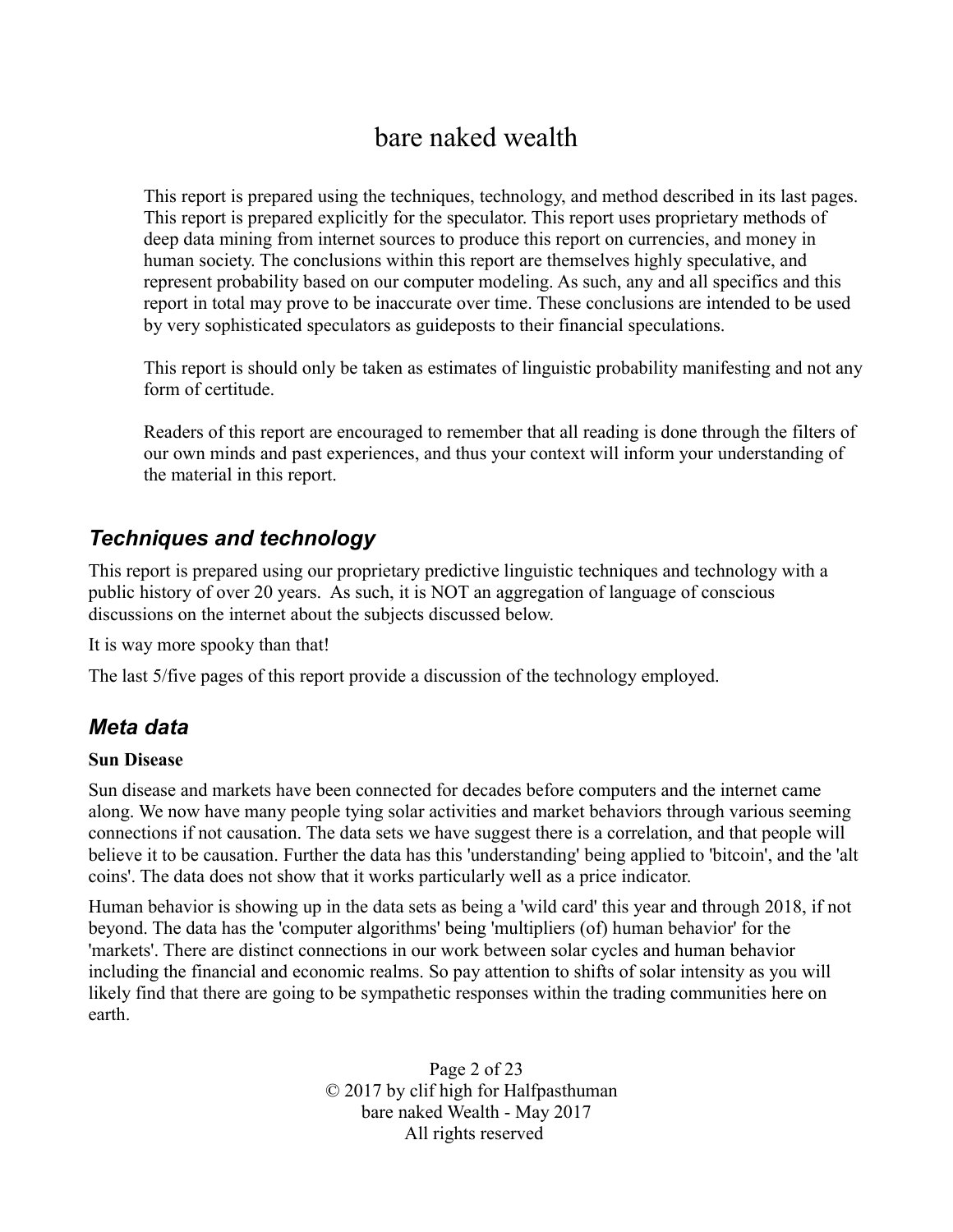# *Markets*

The concept of 'markets' in any context other than 'local vegetables' needs to be discarded. The idea of 'markets' exists now, and is supported by, the media conglomerates operating in the western financially colonized part of the planet. The 'markets' context usually evokes thoughts crafted by the media conglomerates as part of their narrative. These thoughts can be framed easily as 'Wall Street'. There is some context for nearly every human on this planet for those words.

Markets, as defined as places of 'free trading and exchange of goods' no longer exist in the western colonized financially dominated world. Those abstractions defined as 'markets' are now controlled platforms for advancing their agenda. Markets, in the meaningful sense, are now returning to the originating meaning, of 'local'. And these days, mostly for foods, and small goods.

It can greatly aid the speculator to discard the old context of 'markets' as that context is too limiting for the trading and speculating opportunity in a world of micro minute trading activities run by algorithms. In such a world, the speculator may best be served by ignoring the old context of markets, and to concentrate instead on the 'dynamics' within any given 'space', and how 'spaces interact', thus 'propagating effects' between 'spaces' and 'dynamics', thus altering both.

A manifest in reality example is the 'illegal' or 'aggressive' DAO bot that shifted market capitalization for ETH, created the split in the Ethereum community, propelled many speculators into ETH, and was completely predictable via monitoring the linguistics of the 'ethereum space', specifically the 'DAO space', on the internet.

There was a noticeable and complete lack of 'aggressive' language, as well as 'defensive' language within the DAO 'space' constructed on the Ethereum platform. The DAO, by its language, was intended to be a 'virtual nation' or 'stateless state'. The creators demonstrated their lack of knowledge about the real mechanisms of statehood by including no defensive capabilities into the DAO at all. This is in spite of the very first reason that a state is formed is 'protection of the common good'. This lack of language in that space made the outcome of the DAO experience predictable, but not if one still was thinking in terms of 'markets'.

Financial reality based on code is inherently more dynamic than past reality based on markets. Markets were places where 'settlement' was the vehicle by which the numbers were created, and for which they were created. Not so with the virtual worlds of crypto-currencies, algo trading, and smart contracts. In this world, the idea of 'competition' within, and between 'spaces' may provide greater vision for locating opportunity.

All of the 'spaces' compete between each other for the global capital resources, existent, nascent, and potential. If one space is gaining capital inflows, another must be losing it as the world is a closed, albeit with limited growth, system.

CryptoSpace arose due to the dying of DebtsSpace. Opportunity was created in universe, and cryptocurrencies stepped in to fill the hole created. From our perspective here, universe decided that humanity was not going to crawl back to trading rocks (precious metals) between each other for excess calories, and therefore decided to populate a few heads with thoughts until along came crypto-currencies, which apparently satisfied the need as it continues to improve and grow. In fact, crypto-currencies are such a good idea that they are growing very rapidly, and thus competing very aggressively for capital

> Page 3 of 23 © 2017 by clif high for Halfpasthuman bare naked Wealth - May 2017 All rights reserved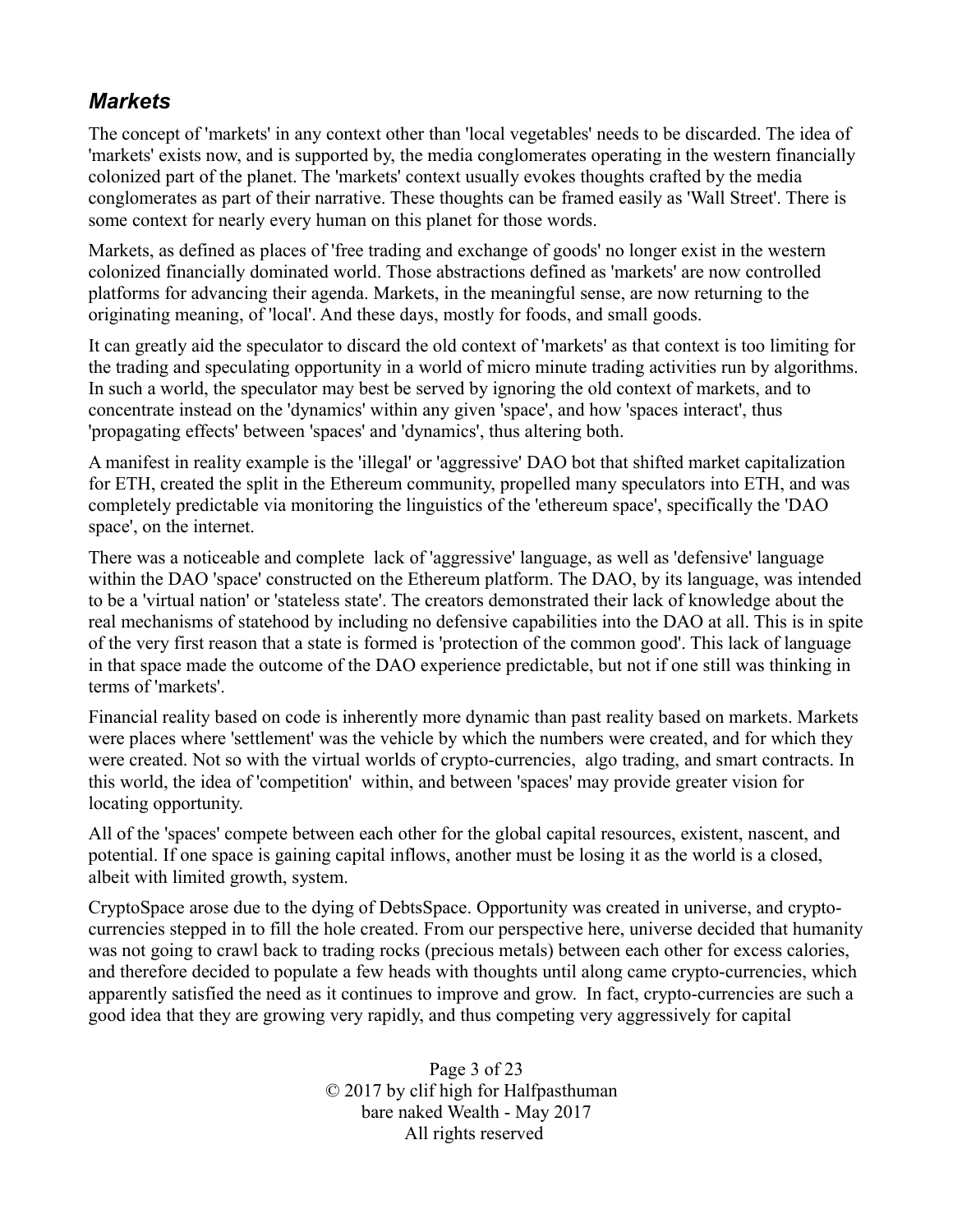resources against the weakened, and dying, DebtsSpace.

There are several important observations to be taken from this idea. First, the dying of DebtsSpace will not go easily, and those mentally, and financially, trapped in DebtsSpace, will do everything they can think of to reduce capital resources losses, and kill the competition. Thus dying DebtsSpace is a threat to CryptoSpace, and will continue to be so for some time.

The second observation to take from the view of reality for speculators as being 'spaces', not markets, is that the 'good idea' that is crypto-currencies that led to the creation and continuing growth of CryptoSpace, is, necessarily, emotionally exciting. The very existence of the emotional excitement level, what can be taken as a context of 'the shock of the new', tends to draw people toward it. This is the excited crowd effect that all pitchmen attempt to achieve. An excited crowd draws more people to it. Metaphorically it is also true to say that it is harder to leave an exciting show with the crowd still growing. This excitement, this emotional impact of CryptoSpace will continue to grow for some time. Thus the continuing benefit of this energy to the CryptoSpace, and deduction of that same level of energy from DebtsSpace.

#### *CryptoSpace*

Please note that not all crypto-currencies are covered in this report. The selection of which to discuss is entirely data driven. This does not reflect on the crypto-currencies not mentioned other than the level of internet chatter associated with them.

#### *Notes:Wizards*

The data for all CryptoSpace has 'wizards' in a secondary supporting position which means that this linguistic structure has the second highest level of emotional sums of all the supporting language for the subject, in this case, 'wizards' .

The 'wizards' sets in this interpretation are clearly focusing on the 'miners', and the 'software engineers'. These sub sets have areas of distinction, but are both within the supporting structure for 'wizards'. The more active of the two, as of this processing, is the 'miner' sub set. The combined set is supported by 'windfall', 'boon', 'crescendo', 'catapult', 'uplifted', and other similar language. These sets in their turn are getting support from 'challenges', and 'successful', and 'over coming', and other language indicating that the 'challenges (will be) well met', and the 'obstacles successfully overcome'. Not that things are all that smooth in 'machine mining land'.

The new data sets have various changes coming to the 'mining world' as a few 'poor countries' with 'electrical generation resources' begin to 'strategically' approach 'bitcoin mining' as a 'state sanctioned enterprise'. These 'state sanctioned miners' are going to be only able to proceed due to extremely low electrical power costs, but apparently these 'states' will consider the 'extra effort' and 'costs now' as a 'cheap investment' in 'future global currency (Bitcoin)'. While not forecasting a 'race' in the mining world, the data is saying that 'escalation of efforts' into mining are going to be taken to the level of 'national strategic planning' over the rest of 2017 with some of the results of that planning to be evident by early 2018 as the 'mining landscape' will have changed.

The 'mining landscape' changes are also indicated to include 'gaming', and 'game generated crypto-

Page 4 of 23 © 2017 by clif high for Halfpasthuman bare naked Wealth - May 2017 All rights reserved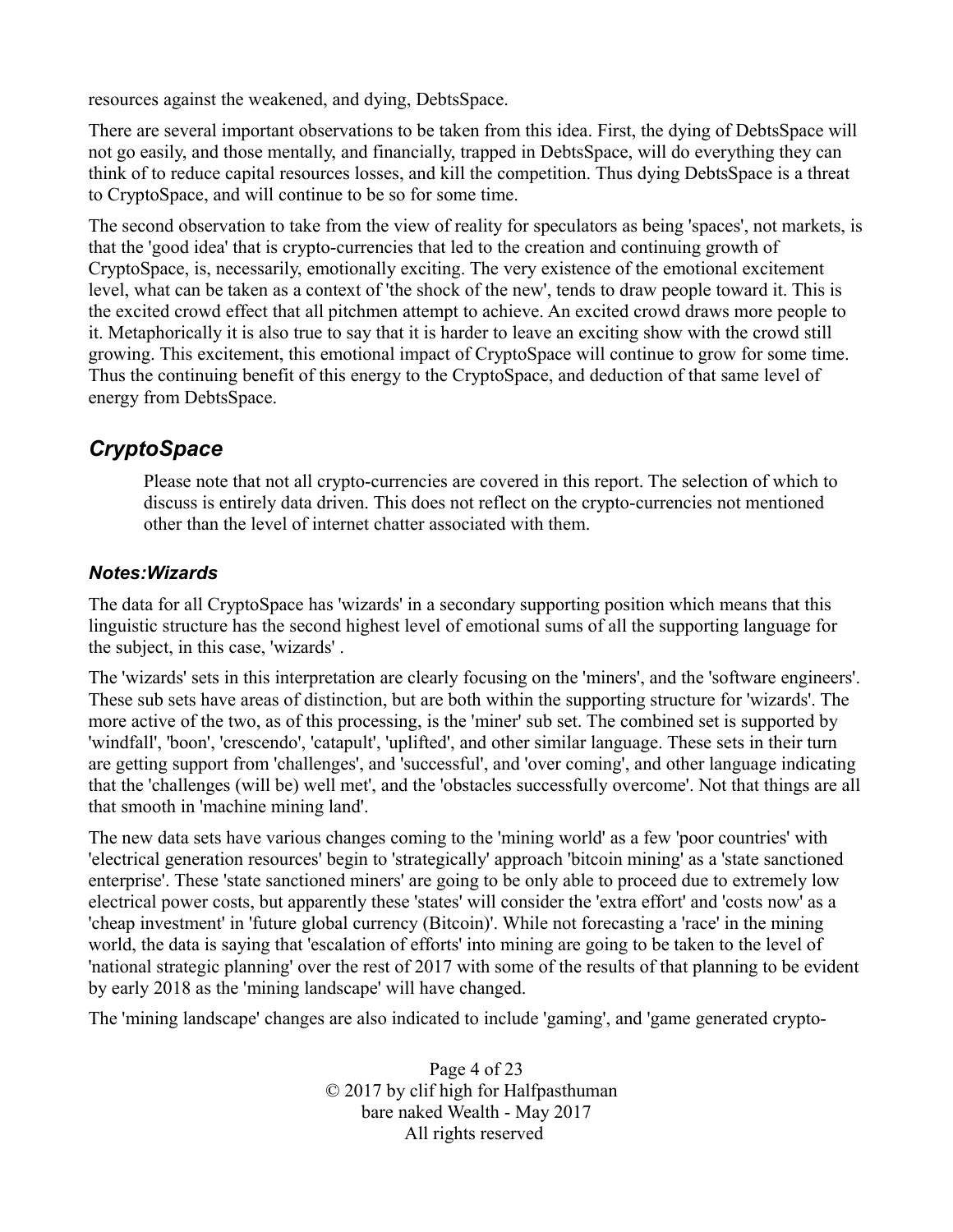currencies' to a large enough extent to begin attracting attention to 'console mining', and other 'innovations' such as 'gaming trading', and 'competition (in) gaming' for 'crypto-currencies'. These sets have the 'gaming coins' showing up in 'gaming exchanges' that will 'make contact' with the manifest reality and allow 'gaming play' to participate in CryptoSpace to the extent of making many 'gaming adepts' very many real world crypto-coins.

The above notes are intended to cover all the 'mined' crypto-currencies. The issue of 'changing mining conditions' is indicated to be more impacting on ETH than other crypto-currencies discussed here.

#### *Notes:Warlocks*

In the CryptoSpace versus DebtsSpace ecosystem, 'warlocks' are the 'banksters, lawyers, politicians and such'. All of the 'warlocks' in the system seek only one thing, 'control'. This 'control seeking behavior' is indicated to be very 'negative', especially for 'bitcoin', who is the big coin on the block. Other aspects of the 'warlocks' sub set also are forecasting a generalized 'freak-out' over what is being labeled as ICO, or 'initial coin offering' markets. In the CryptoSpace ecosystem, the 'warlocks' are frequently trying to 'coerce' the 'wizards' into their various 'taxing schemes', or other 'control plots', however, the 'wizards' are not natively aligned with the 'warlocks', and so there is usually a less than 'cooperative' response.

The 'warlocks' are showing up in modelspace as being and acting 'crazy' over the rest of 2017, and especially into, and through 2018. The data has the 'warlocks' into major 'planning mode' in 2016, but all of the 'plans' were and are being 'chucked out' by the rising 'populism wave' affecting the planet. Please note that this 'populism wave' is the same as the 'awakening wave'. The expression of 'populism' is but a symptom of a larger mental awakening society. The 'warlocks' do not like their recent, and continuing string of defeats by 'populism', they do not understand it, nor grasp either its extent, nor intensity. This lack of grasp by the warlocks is also driving their continual 'missteps' with their ongoing 'control efforts'.

Our data sets have the generalized 'inability to understand', and 'incompetence' relative to that lack of understanding as being 'aids' to the growth and 'maturing' of the CryptoSpace over 2017 and beyond. The warlocks many attempts to 'corral' the 'explosive growth' of CryptoSpace, bitcoin, and the alt coins, in 2017 show up as 'failing'. With the exception of producing 'desert regions' in the CryptoSpace environment, the 'end results' of 'warlock control attempts' produce very little indeed.

There are several linguistic structures for yet more 'countries' to move into CryptoSpace in very large ways with their 'warlocks' kicking and screaming along the way. Other sets have 'countries' adopting 'wait and see' attitudes about CryptoSpace, again, leaving many of their 'warlocks' in a 'frothing', but 'impotent' state.

There are a number of sets for the 'crypto-space desert' effect being created around the planet as their local 'warlocks' become 'rigid' and supportive of existing DebtsSpace companies causing the CryptoSpace 'boom' to pass those areas by. However, there are an equally large amount of sets for 'countries' that will let it be known they are either 'considering', or 'loosening' their 'regulations' and 'attitudes' about CryptoSpace. In each case, as the leading coin in the environment, Bitcoin shows both as being 'whacked hardest' (locally), and also as 'bouncing highest' (globally) respectively.

> Page 5 of 23 © 2017 by clif high for Halfpasthuman bare naked Wealth - May 2017 All rights reserved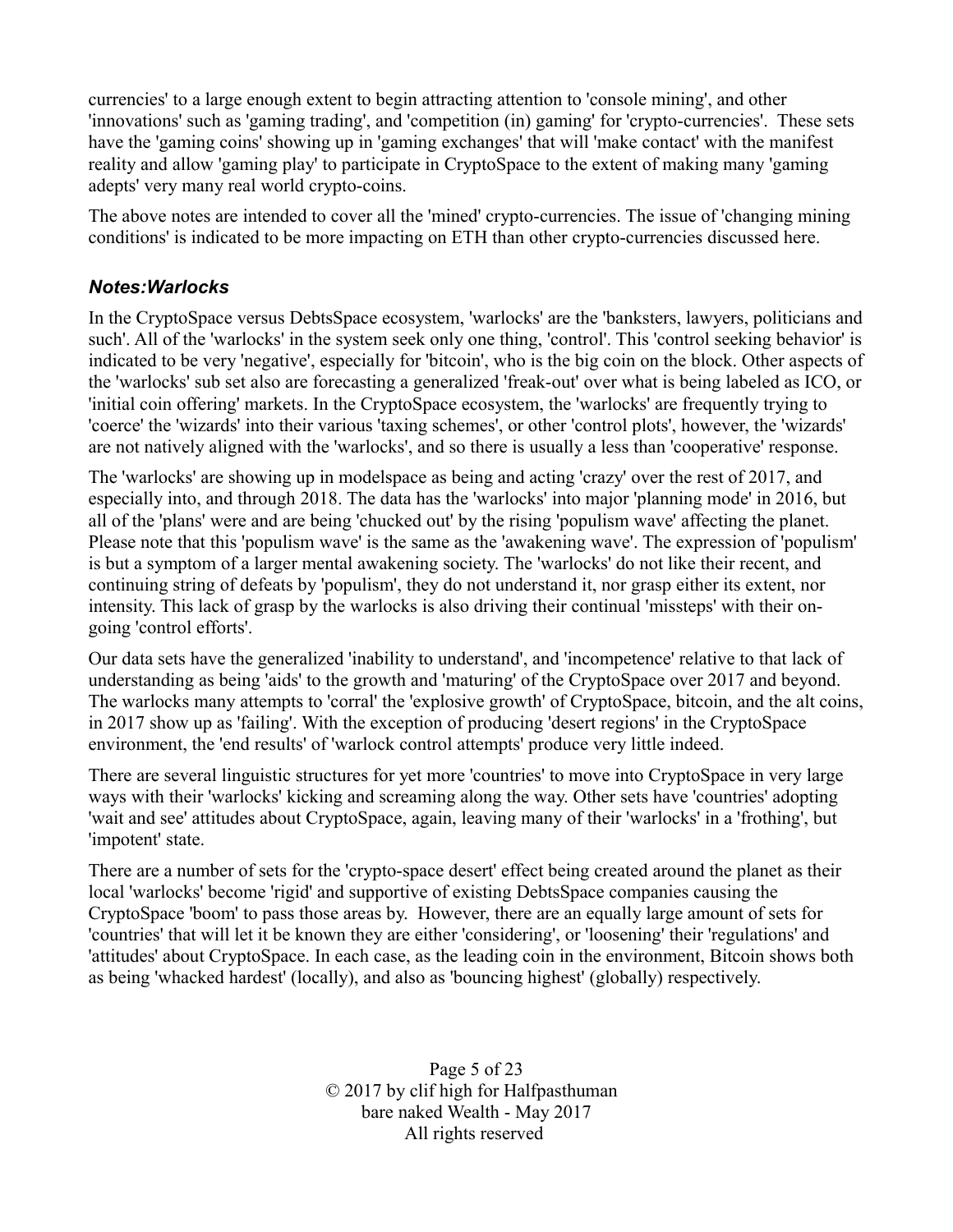# *Bitcoin*

Bitcoin continues to grow new supporting sets for its rise from \$1448 USD through to \$2300 USD. In these sets, there are still new aspect sets for 'gold' to be 'vying' with Bitcoin for 'price'. There are new growth areas in these sets for 'price race', or 'price contention' between 'gold' and 'bitcoin'. These sets are forecasting that 'bitcoin' is going to 'win the race' in a 'sprint', however, as the US dollar price of bitcoin approaches the 'previous all time high for gold', there are sets that are indicating a 'big shift' in the capital in-flow dynamics from crypto-currencies into 'precious metals'. In other words, as 'bitcoin' is seemingly reminding everyone of the 'old high price' for 'gold' by approaching it, the flow will shift over to 'precious metals', both boosting 'gold' and 'silver' prices, but also diminishing 'bitcoin' prices. The data is still maintaining a 'drop' in US price of around \$500 as the price of bitcoin approaches the 'old high price for gold'.

The data has the 'price drop' for Bitcoin to cause the more or less accustomed 'freak-out' by those not experienced in real price discovery, and then, data sets have Bitcoin back on the 'fractal track' it has established with a new 'target' of over \$2300. This time period in modelspace is coincident with language in DebtsSpace about 'hyperinflation' reaching the point of a forecast 'break-out' into 'public awareness'.

As our modelspace is progressed through the 'hyperinflation' language steep rise, it appears coincident with the rapid 'flip flop' of the 'capital inflows' from crypto-currencies into precious metals, then just as rapidly, back into crypto-currencies. The actual dynamic being shown in the detail sets is a forecast of the 'rising silver and gold prices' to be 'attractive' to the 'general population' to the extent that 'dealers run out'.

Whether the dealers will actually 'run out' of inventory, or go to 'stocking against price rises' is moot. The language here is the same as the more formal 'no offer' language around 'commercial markets (for) precious metals'.

Modelspace shows this process taking a remarkably short few months to unfold. In progression we have crypto-currencies producing attractive price rises from the last week of May onward with a 'robust' character that many traders will find to be palpable. This is to say we have language describing 'trading' for crypto-currencies over Summer as anything but 'dull'. The emotional sums, as well as the details are forecasting that through to Winter (northern hemisphere) will be one of the most 'emotionally tasking', and 'exhilarating' trading periods so far for Bitcoin (and the crypto-currencies).

In Bitcoin specific sets, we have a jump occurring. The jump is what we call here a 'fractal up-leveling'. By this is meant that the fractal pattern thus far exhibited will persist, just at the 'next level up'. This \*may, just may be indicating that bitcoin prices, in US dollar terms (our metric), will be reaching the 'end' of the 'current fractal pattern level' with the rise up towards the 'old high price for gold', and that this 'next level up' will be immediately following the retrace from the forecast \$500 drop. IF SO, then the projection of the data for a '\$2300 USD base' to form during the early days of the 'hyperinflation' language would seem on track for the previously forecast \$13,000 USD price in early 2018. A more steady, less end-of-the-world-as-we-know-it period of price discovery would have a price closer to the \$5000 range for early 2018. However, all our emotional indicators for numerals that show up in the data are indicating very high emotional 'strain' on the system, thus 'extremes' of both language and prices.

> Page 6 of 23 © 2017 by clif high for Halfpasthuman bare naked Wealth - May 2017 All rights reserved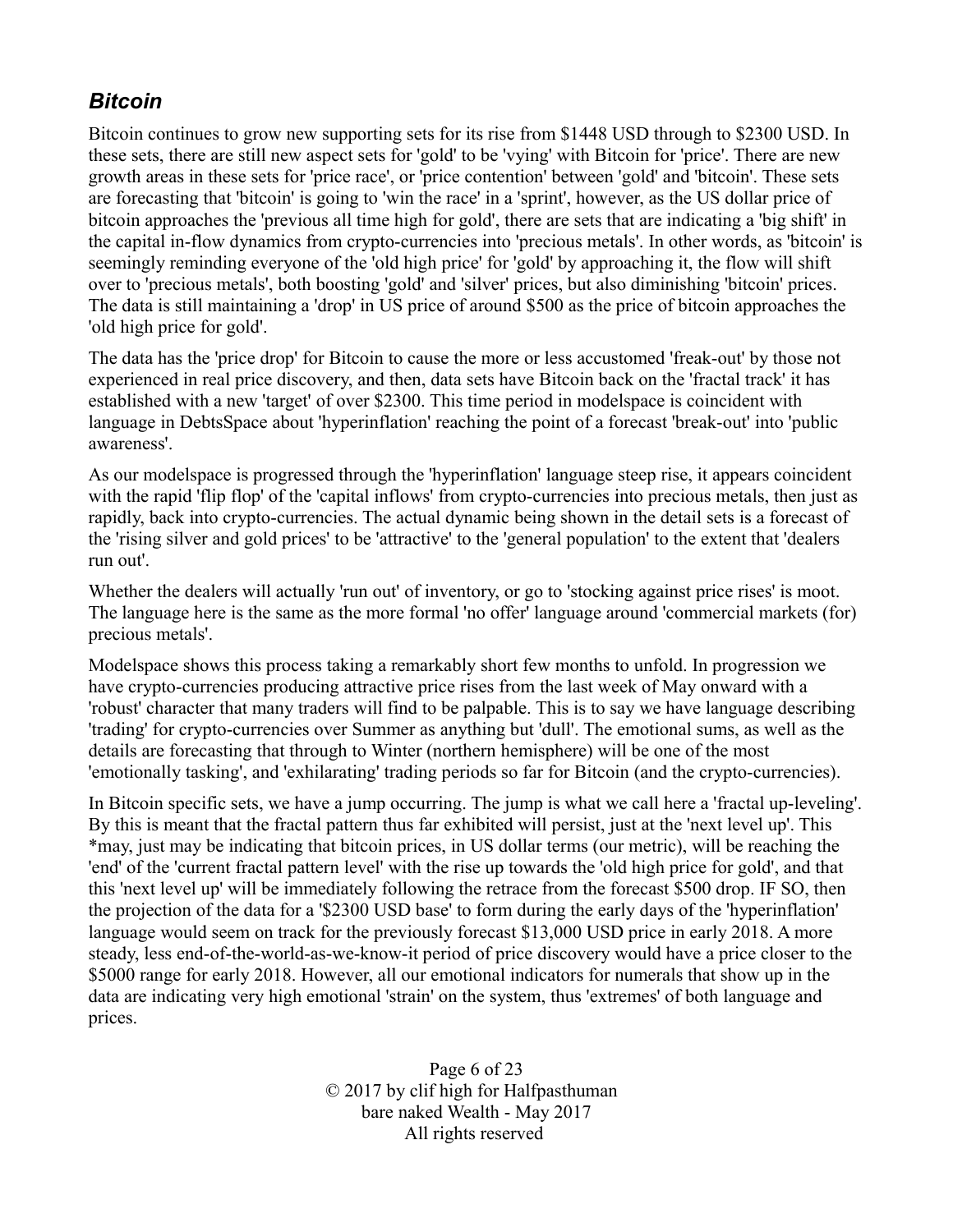To be clear, the longer term sets that are dominating the Bitcoin price projections within modelspace show up as being impacted by the appearance of 'hyperinflation' words in the DebtsSpace, primarily in the shorter term value types in that area. The impact of these 'hyperinflation' words is described as being to the point that the 'up level jump' takes place.

Again, to be clear, the data is not describing 'gaps' the way it does for 'silver' as the 'price suppression' gets 'slippery', but rather a continuation of the existing fractal pattern, just 'up (one) level' due to the 'sudden in-rush' of 'capital' from DebtsSpace.

The data sets have forecasts that the language around the 'up level shift' in bitcoin prices will be 'wild', 'wrong', and also projecting something much more 'parabolic'. The 'failure' of the 'optimistic language' for 'exponential growth' to track the actual price of bitcoin is itself indicated to participate in the 'reaffirmation' of the 'fractal pattern' by an immediate, predictable, 'downturn' in bitcoin prices. The 'downturn' does not show as erasing the up-leveling gains, and is indicated to be 'confirmatory' of the 'fractal pattern' for the next leg up.

Other bitcoin related data sets have the idea of a 'hard fork' gradually falling back as new 'improvements' by the 'wizards' within the 'mining' and 'core' communities will seemingly break through a conceptual 'obstacle' that had been a barrier to 'resolution' of the scaling issue.

There are several sets with new growth for 'sovereign adoption' of bitcoin, or 'reduction of restrictions' on CryptoSpace, such that 'trading' and 'use' patterns for crypto-currencies are going to be altered. Again please refer to the "Riding the Dragon" bitcoin report published in January of 2017 and available at halfpasthuman.com. In that report the projections for India and south east Asia adoption and use rates were discussed. The current data sets are reinforcing the idea of a 'desperate India' turning to cryptocurrencies out of 'frustration' with 'failing government efforts' to 'stabilize' their 'currency situation'. SE Asia populations are forecast as continuing in their projection for growth of 'bitcoin economies'.

Other pressures for the emotional values, and prices, associated with bitcoin include sets that are focusing on Russia, and the 'rapidly increasing' adoption rate of bitcoin and crypto-currencies. The real interesting part of the data sets is about the 'business adoption' within Russia as they will be seeing the 'overseas trade potentials' with the 'relaxing official attitudes' about bitcoin.

China, within the data sets associated with bitcoin, is still showing up as 'promoting crypto-currencies', and especially, across the 'one road, one belt' program. The data has the first of the 'new services' on the 'new silk road' from Bejing to Berlin including 'internet access' which is showing up as being 'touted' in late Summer or early Fall of this year. And as a significant part of that new 'silk and information road' will come 'bitcoin', and 'crypto-currencies'.

There are supporting sets for Bitcoin that have the 'blockchain' adoption rate within various 'industries' as being a 'key pivot point' for Bitcoin. The data has the idea of 'rising bitcoin prices' that will be 'boosted up' by the new use for blockchain that will be appearing. The forecast is for a number of announcements over late Spring and through Summer, with each acting as a minor temporal marker for yet more price increases.

The data sets for Bitcoin have the Fall, 2017 as being a key point for the transition from 'fringe' to 'sovereign' use of BTC, as well as the 'cementing' of the 'floor' under the price. The data has the 'hyperinflation' language as being one of many different supporting chains for BTC and its price going

> Page 7 of 23 © 2017 by clif high for Halfpasthuman bare naked Wealth - May 2017 All rights reserved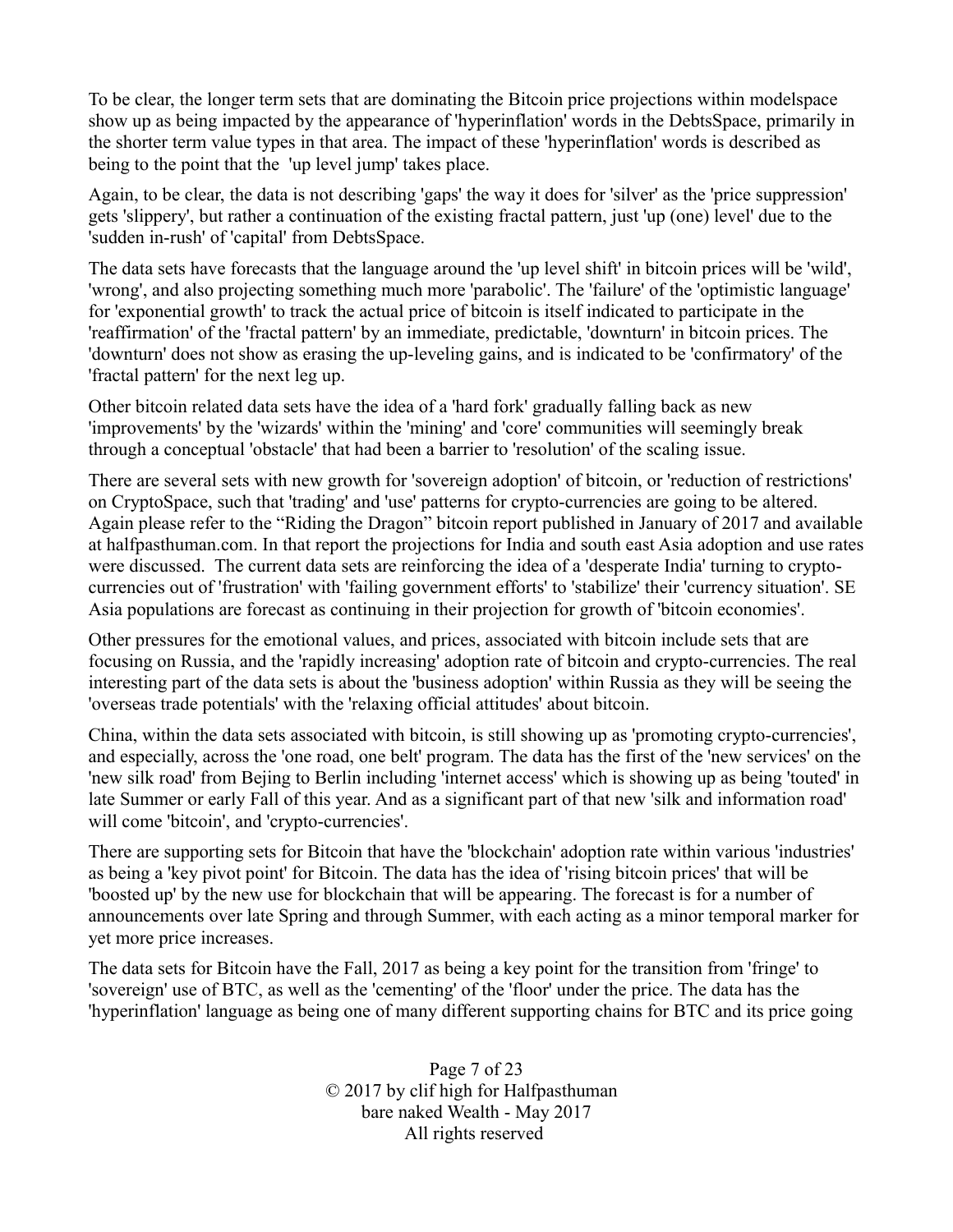forward. The longer term sets still are providing a number of over \$13,000 for BTC in early 2018 with that price showing up in our modelspace late in the month of February. As modelspace is pushed to its extreme limits, the longer term sets still maintain 'upward price pressure' on Bitcoin through to 2020.

# *DASH*

DASH coin is showing up in the data sets as 'establishing a pattern' over 2017. The DASH coin is going to produce a coin related to its name as it 'dashes ahead' in price, but will get 'frequently winded', and 'slow to a near stop'. Again the 'growth' in the interest and price and network for DASH is also being described as 'episodic'. These 'episodic' sets are also cross linked over to the DebtsSpace where we note that the 'federal reserve' is showing as behaving in a 'sporadic manner', thus we may find some linkage between 'spurts' of 'federal reserve note creation', and the grow of CryptoSpace in general. This would be another way of noting that a 'rising tide lifts all boats'.

The DASH coin, noting the above, is still indicated to be a 'rival' for 'speculative price actions' relative to ETH over the rest of 2017 and into 2018. However, note this to be 'speculations' within the data, and not, as is the case with ETH, a 'value placement'. The idea from the data is that there is a certain level of 'vapor' produced by 'trading frenzy' within DASH coin that does not exist within ETH. As provided by the tide metaphor above, the data has the DASH 'tide ebbing and flowing' with some considerable power over 2017.

Accepting the above, the data does show that very astute, and specifically 'lucky' traders are indicated to be 'doing well from DASH' later in Summer of 2017. Again, the episodic, and 'ebb and flow' nature of the DASH coin language within the data is also supported by longer term sets indicating that this is going to be the pattern that trading in this coin will display.

These sets are noting that language around the 'capital infusion', and 'outflows of capital' from DASH coin are supported by sub sets for 'dynamic testing' as 'market capitalization' is 'elastic' (to say the least) across much of the rest of this year. Apparently, as with all the coins in CryptoSpace, the DASH coin will also have 'technical issues' later in the year, perhaps late Summer (northern hemisphere).

# *Ethereum ETH & ETC*

Ethereum is an odd linguistic structure as it combines elements of what we can call 'money words', with words that clearly fall into the 'operations management' plus 'legal' spheres of activity. It has a correspondingly different emotional structure than does Bitcoin. This is also true of the ETH and ETC alt-coin definitions. They also have very disparate emotional parameters. While the blending of emotional tones and types intrudes on the interpretation of the language, it does at least provide very distinct sets of descriptors.

The argument within the Ethereum community over the rigidity of 'law or governance' is apparently to be won, demonstrably by the accrual of 'market share valuation' going to ETH. The data does have the ETC growth continuing, albeit at a slightly faster rate beginning in June of 2017, but in the main, the ETH approach is showing as clearly the 'winner' insofar as 'market capital valuation' is concerned.

The ETH sets continue to maintain that there will be an 'episodic' growth of both the 'platform' and the 'price of tokens'. The 'episodic' sets include language for 'big jumps' in both 'capabilities', as well as

> Page 8 of 23 © 2017 by clif high for Halfpasthuman bare naked Wealth - May 2017 All rights reserved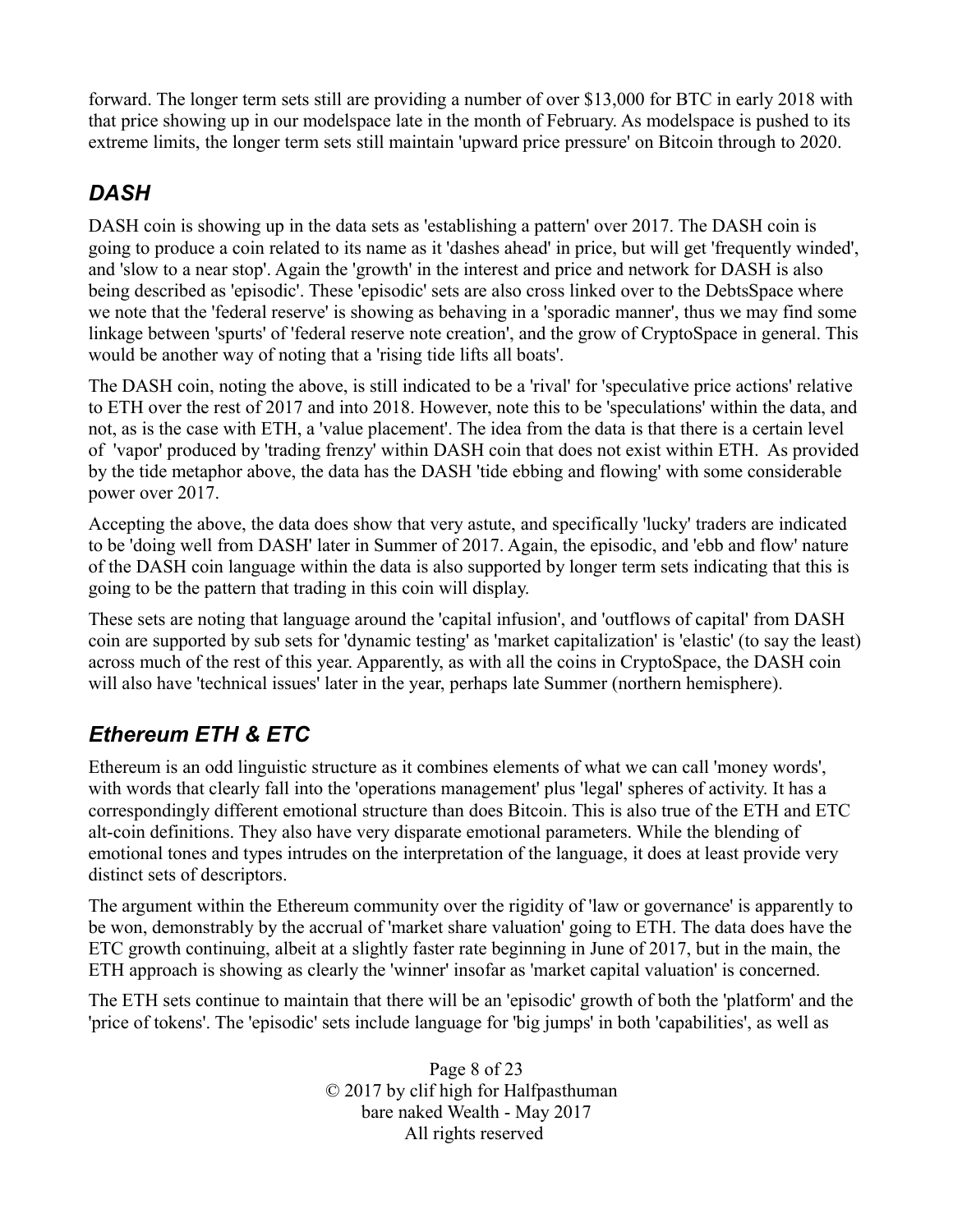'pricing'. ETH is indicated to 'break through' many different price targets over 2017, but the one with the most emotional 'WOW factor' is the \$100 marker. This is showing as being only 'one step' on the ETH path during 2017, and has a probability of early in the second half of the year. Other emotional language shows a series of temporal markers for what can be termed the 'build out' of the Ethereum space into 'active daily contracts' at a 'noticeable (to the more general business public) trading level'.

Other ETH sets are bringing in language around a few 'stellar successes' as 'new contracts' are indicated to 'go live' on the platform and to 'interact' with the 'real world'. These sets have the 'ETH' reaction to the 'contracts success' being a part of the 'episodic price bursts'.

The shift of ETH beyond the \$100 level is tied in the data to the emergence of the 'hyperinflation' language later in the Summer. These sets are also showing that a 'reaction' or 'reactive connection' exists with some 'bonds', in late Summer, and ETH. It may be that a 'bonds' contract develops that binds the language sets. This last is speculation itself, as the reason for the connection is unknown at this time.

Noting that our data processing was never designed to hunt for price drops, they nonetheless appear in the data in linguistic descriptor sets. These sets have a few price drops, including at least one described as a 'plunge', but, as with the entire space, the pace is driven by computers, and the 'recovery period' for ETH from the price drops is indicated to be fairly rapid.

Other aspects of ETH trading that appear are related in the data to the 'gaming platforms' and the 'game coins' to 'real (crypto) coins' links. These are indicated to cause some significant price action on their own for all of the coins including bitcoin, litecoin, and ETH. Some speculative plays on ETC are also indicated, but the volumes are not sufficient to make the language show the outcome. While end result is not described, there are lots of words around the idea of a 'volatility' and 'gyrations', and 'dips', and 'blasts (upward)'. The idea that percolates up is that the 'expansion' of the 'crypto-currencies' into 'gaming reality' will cause very large amounts of price movement, both up and down, as the 'social interface' problems work themselves out.

Some of the data sets have a more direct connection showing up between the smart contracts part of ETH and the gaming world with some further ramifications for bitcoin, and other alt coin prices over very late 2017 and just into 2018.

Several longer term sets have the 'success' of the Ethereum platform receiving very large amounts of attention, and subsequently, large increases in the ETH price, as several 'real world' apps are deployed in June, with 'success' coming for these apps across July and August. The data would have the Ethereum platform performing 'exceptionally well' during the 'seismic problems' that will be 'shaking up' the planet later in Summer and Fall (northern hemisphere).

# *Litecoin*

Litecoin is still showing as 'trailing' Bitcoin. Unlike Ethereum, the data sets for Litecoin have it as a 'silver' ratio to Bitcoin as 'gold'. The meaning at this time would tend to favor a 70 to 1 ratio. This is likely an indication of the strength of the rising pressures from the other sets for Litecoin. The reason for this is that the data sets also have the 'ratio' of 'silver to gold' to be 'descending' over the rest of 2017. The repetitious appearance of 'ratio', and its many supporting sets, as well as the rising emotional

> Page 9 of 23 © 2017 by clif high for Halfpasthuman bare naked Wealth - May 2017 All rights reserved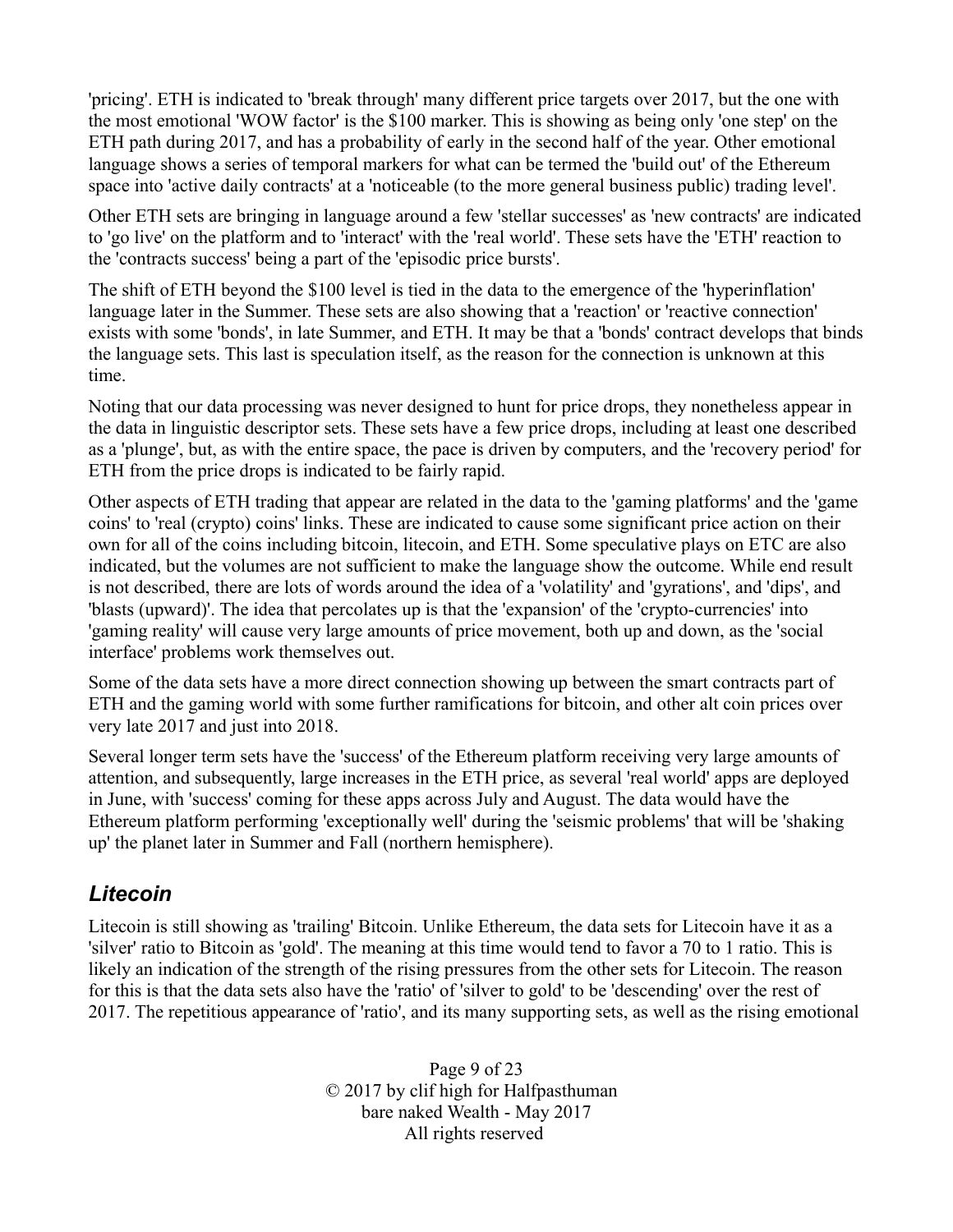sums within those sets, are all suggesting that the word itself will come to be much more meaningful as we see the 'steps down' over 2017. The data sets have these 'step downs' being an 'abnormal appearance' during the bespoke Summer. So the data sets are predicting, at least by way of inference, that 'trading' of 'Litecoin' over this Summer will be anything, but 'normal'.

These sets have Litecoin reacting to the various DebtsSpace stresses over Spring (northern hemisphere), as well as the stresses of the technical issues, by erratic price fluctuations. For differing reasons, but temporally coincident with problems within the 'silver fixing arrangement', Litecoin is indicated to have 'price jumps', and 'falls', that will 'create paupers' and 'millionaires' all in 'moments'. Note this is not a good situation and does stabilize. The data accretion patterns in modelspace have brought forecasts of many videos of people 'lamenting (crying) over their losses' in the 'crazy cryptocurrencies markets' of Summer 2017.

#### *Monero*

Monero coin still has growing values for 'increasing' both in 'quality (of adoption)', and 'volume (of supporting language)'. This last is an indication of a future rise in the 'chatter' levels around Monero. There are longer term sets indicating some turbulence in the 'valuation' of Monero over the 'acute crisis' period that has been forecast in the DebtsSpace for late Summer (northern hemisphere) and through Fall of this year. These sets have Monero making it through the turbulence period. There are sets with indications that Monero may make 'several thousands of percent' increase over these next two years. Monero has other sets arguing for 'adoption issues', and 'social obstacles', but these are seen as being 'overwhelmed' by the 'use' during the 'acute phase' of the 'debt based currencies crisis' pending for later this year.

# *Ripple (XRP)*

Ripple is an interesting coin in CryptoSpace as it is not mined. The data had had Ripple doing well through the third week of April 2017. Thereafter a 'jitteriness' to the 'price action' was described. Now we have sets suggesting that Ripple does not do well through the 'hyperinflation language period'. Unlike the other crypto-currencies, Ripple does not have the same emotional base sets, and is indicted to 'flat line', though not in the sense of 'death', but rather, 'no real growth'. This will apparently be due to 'central banks', and some aspect of the currencies crisis during the 'acute phase' indicated to hit us later in 2017.

The issues with the 'no real growth' sets for Ripple are specific to the 'banking sector', and the 'impact of a credit squeeze' on the 'regional banks'. The applicable sets have 'investment' into the Ripple-sphere dropping off as the various 'debt based currencies' are impacted by events over Summer and into Fall.

The data sets in supporting position for 'jittery' in supporting position for Ripple as crypto-currency, continue to grow as modelspace is progressed from May through to October. The 'jittery' language is an expression of 'risk awareness'.

# *Social 'Cause' Coins*

**GRC, CURE, FLDC** (among the 'cause coins' examined) are showing up in the data as 'progressing',

Page 10 of 23 © 2017 by clif high for Halfpasthuman bare naked Wealth - May 2017 All rights reserved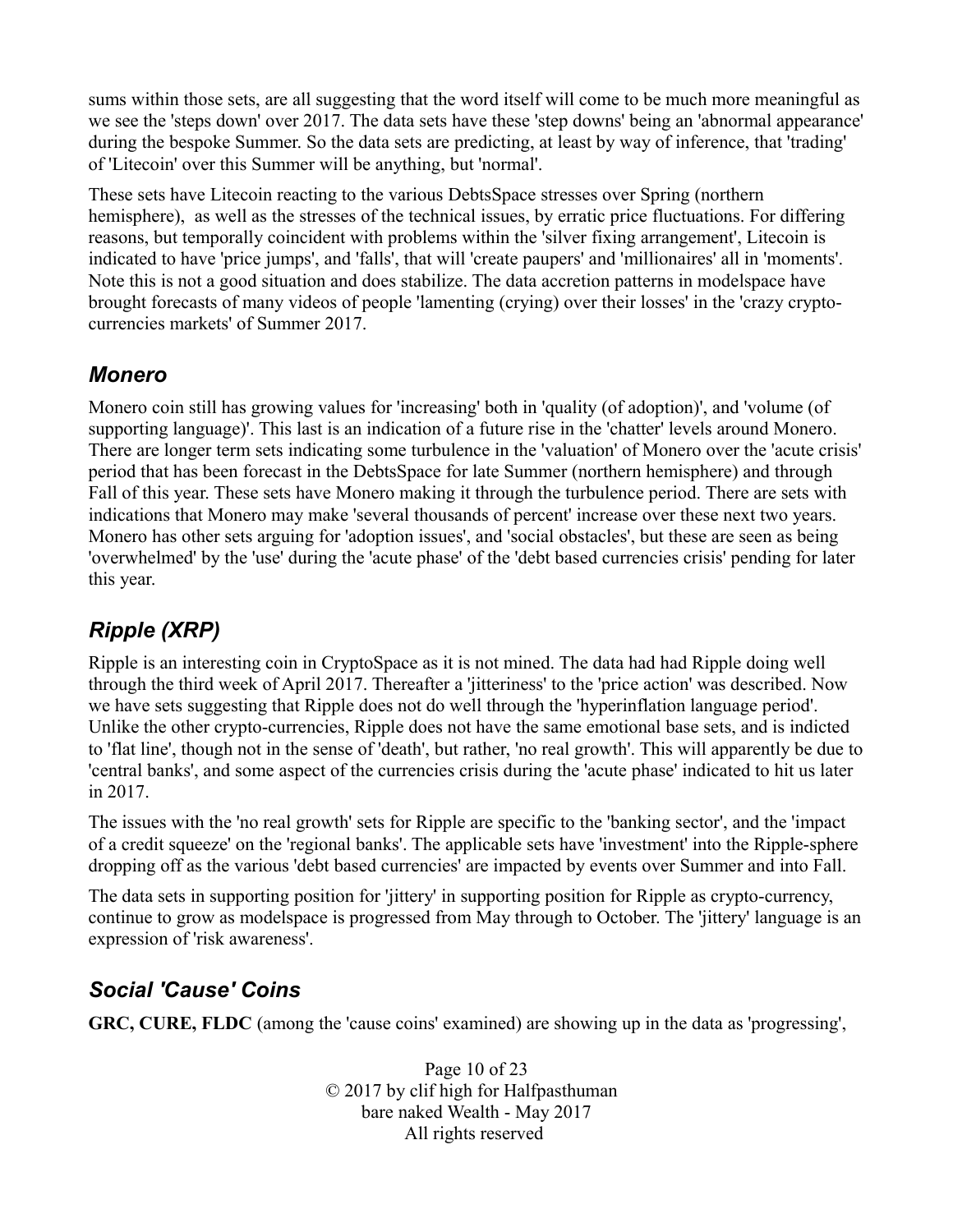with some 'steps' in a mostly upward fashion, however, there are sets within CryptoSpace for a 'fraud' situation that will 'clip coins'. There are cross links to the genre of 'charity coins' within the data. Not quite the same, but the data sets are suggesting that perhaps there will be obstacles as a 'spill over effect' is showing as reducing capitalization. This reduction in capital inflow to the 'cause coins' is indicated to be most acute during the 'acute phase' of the DebtsSpace 'difficulties period' in late Summer, and through Fall (northern hemisphere) of 2017.

The data would seem to be describing a situation in which a 'fraudulent charity coin scam' comes undone at just the wrong time for 'social cause coins'. Further these sets would have the 'collateral damage' take out some valuation from one of many 'cause' coins. Interestingly, one of the minor 'cause' coins is indicated to 'take a hit', but 'bounce back' fairly quickly due to some news about the particular 'cause' with which it is associated. There will be no real value there, but there are sets in support that show that some 'accidental traders' will make a name for themselves by 'riding the dragon' of 'speculation' in 'wild ass crypto-currencies' with 'just the right purchase' at 'just the right time'. The data sets would have a 'partnership' end up buying 'down on luck cause coin' for 'fractions' of a 'cent', in the 'millions' of 'coins', only to see their 'speculation' go ballistic when the 'cause' gets some attention, or ??? some events occur, thus prompting interest and capital inflows into the 'cause coins' they own. The 'partnership' sells into rising 'strength' of the 'coin', gets out with 'Big Bucks', and a solid reputation likely built more on happy accident than actual thinking.

Other aspect sets for 'cause coins' in general, and more than other forms of crypto-currencies, have a 'reduction' and 'capital flight' with 'taint' and 'stink' coming from the 'fraudulent charity coin scam' exposure. The data sets are suggesting that the 'scam charity coin exposure' will be within the time frame of the first of the hyperinflation language appearing.

#### *Veritaseum Veritas*

This is the new 'coin = platform token' that is being offered by Reggie Middleton's Veritaseum platform. As predicted a few years back, Veritaseum is now being run on the ETH platform. Veritaseum's claim to fame is a 'smart contracts trading platform'. As it is now being run on the ETH platform as backbone and base, the Veritaseum smart contract language is showing up with many cross links over to the ETH emotional values. The smaller sets around Veritaseum are less robust in emotional tone, but have higher peaks of intensity values. There are a lot of longer term sets associated with Veritaseum that have been in place for over a year and continue to grow. This may be a good indication of successful integration with ETH, while the shorter term sets are showing for an 'explosive growth' period this year in early Summer (northern hemisphere) and into Fall. As with all of CryptoSpace, the Veritaseum data sets have it reacting in price to the 'central banks' and 'governance' breakdowns in late Summer and early Fall. Veritaseum is indicated to do very well as a result of the 'failure of governance' in several 'markets' that will cause the 'traders' to turn to the Veritaseum trading platform.

# *Zcash*

There are data sets for the Zcash coin to be gaining along with ETH and DASH. The frequency of occurrence and supporting sets are suggesting that Zcash will have some 'big announcements' later in

> Page 11 of 23 © 2017 by clif high for Halfpasthuman bare naked Wealth - May 2017 All rights reserved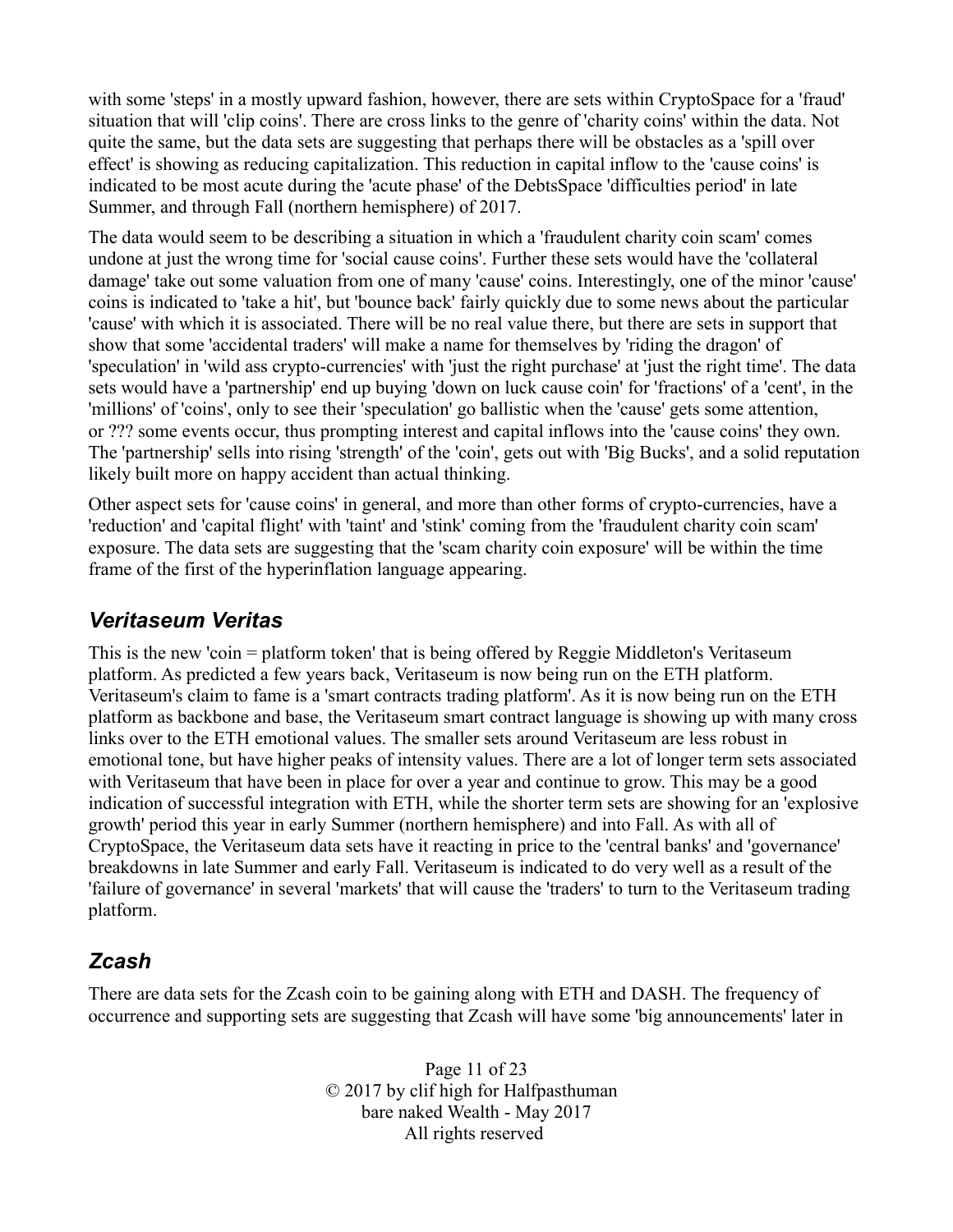2017, likely late Summer (northern hemisphere) or early Fall. The data would seem to be suggesting that Zcash will have a jump (at that time) that boosts its price (temporarily) against DASH and ETH. The longer term values for Zcash are encouraging to its 'legs' into the future, however over 2017, and 2018 the spotlight is indicated to shine a bit brighter on ETH. This is not to say that Zcash will not have its moments, both in 'fame' and in 'glory (aka increasing prices)'. These are merely not shining quite as bright as the ETH advancements at these same times. Another aspect of the Zcash story is that it is out of timing synchronization with many of the other alt coins, seemingly 'lagging behind'. This language is indicated to allow some 'late gains' in the dynamic flow into crypto-currencies by traders who are able to plot the patterns. These sets have their strongest growth indicated to be from August onward.

# *ICO Markets*

The Initial Coin Offering (ICO) markets are becoming a very powerful part of the speculative base for the CryptoSpace currencies. The ICO market itself is gaining emotional definition within modelspace indicating a rising level of awareness in the speculative public as well as the rising level of speculative placement within these markets.

The ICO markets sets themselves have descriptors that provide an emotional tone that is very extreme at both levels, which is to say 'optimism' and 'paranoia'. The data sets have the 'optimism speculative money' being very much drawn to the ICO markets now as opposed to the 'stale', and 'tired, exhausted' and not exciting 'debt IPO markets'.

There are clear delineated set differences at an emotional tone level for the ICO versus IPO markets being forecast for the future. These sets have the ICO markets reaching a bit of a 'summer frenzy' that 'propels to mainstream' (note in this context, mainstream is restricted to business mainstream) the '(ICO) market' as 'the speculative vehicle'. These sets would have this Summer be the ICO market's 'dazzle days'.

The ICO 'markets' sets include language about some of the 'offerings' being 'spittle', and 'frauds', while others are the ones providing the 'dazzle', and 'brilliance'. These 'dazzle days' have very much a 'wild west shoot out at the OK corral' language sets building for the ICO markets over Summer 2017 (northern hemisphere). There are hints that a few 'gems' will be 'offered' this year in the ICO markets, and that some of these will have lifespans at least 5/five years out. In these days, those five years are described as 'making fortunes (that carry for generations)'.

Now on the cautions side of the language, there is a great deal of new growth around ICO markets that will be bringing out 'coins', not worth the 'paper to buy them'. These sets have a couple of layers of supporting details for a very sophisticated 'scam' that will be 'built up' within the ICO markets in 2017 involving some form of a 'charity' coin, for lack of a better descriptor. The label on this is vague. The distinguishing features of this scam are the 'large number of people involved', 'some of the personalities involved', and the 'too good to be true' aspect. In this case the 'scam-charity coin' is showing as 'drawing in many' of the 'social media darlings' as it progresses. The 'crash' of the 'scam-charity coin' is going to take a big 'chunk of confidence' out of the ICO markets, but it will not destroy it, and the 'sophisticated investors' who were able to avoid the 'scam' are still indicated to be 'building generational wealth'.

> Page 12 of 23 © 2017 by clif high for Halfpasthuman bare naked Wealth - May 2017 All rights reserved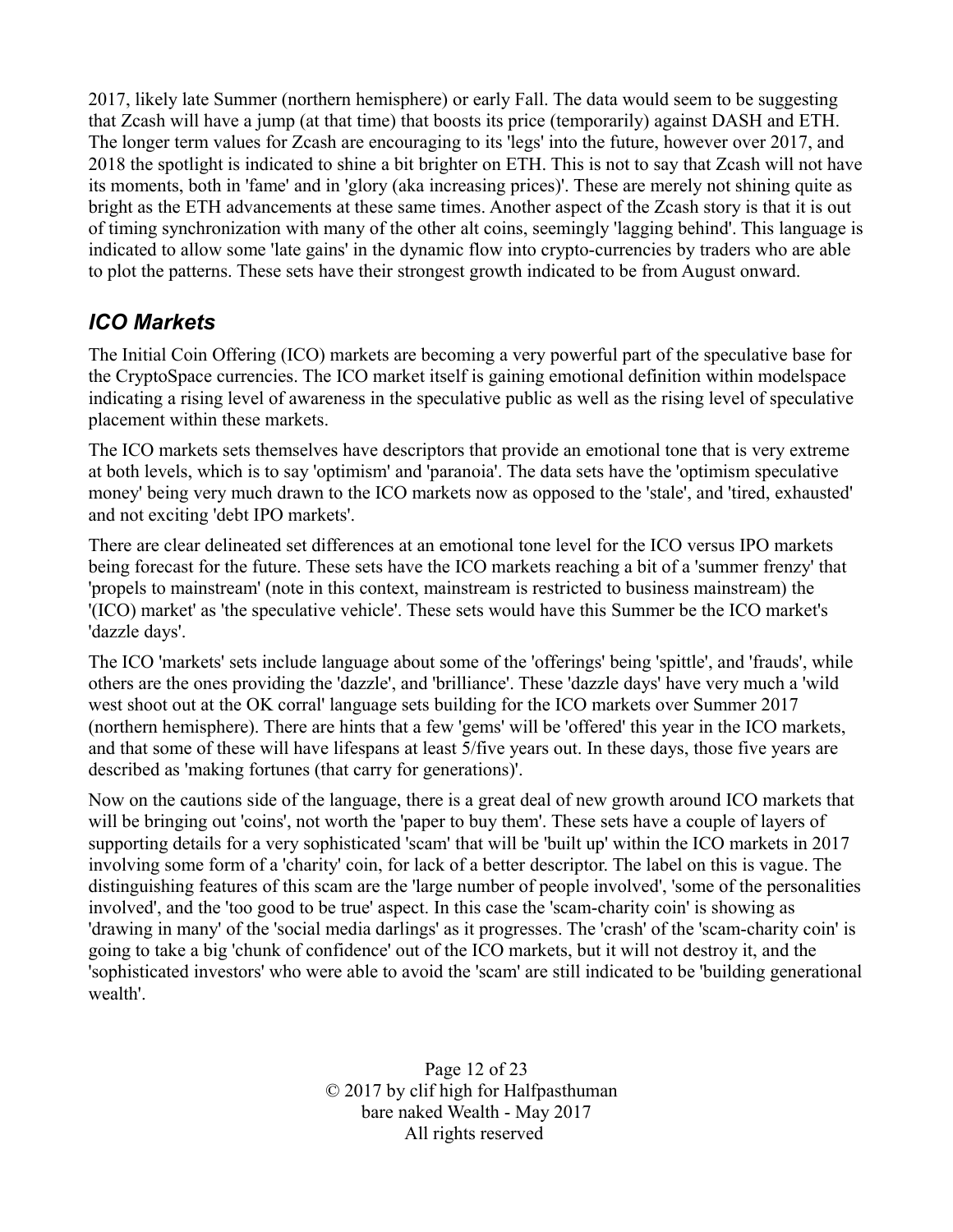# *Emotional Flow Values*

As modelspace is progressed from month to month, the emotional sums, changing constantly, form a moment by moment value that we sample in snapshots as our 'emotional tone' value. This tone is the sum of the duration, impact, and propagation top values for that set. The emotional tone can be summed itself as modelspace is moved forward. This allows us to get an aggregated value that we term the 'emotional flow' of a particular subject. The emotional flow value is created by summation of the immediacy value data types.

When all of CryptoSpace is considered, the emotional flow values for this part of 2017 are rising, and continue to rise through to the projection limit of modelspace which is about 4 months out. The rising emotional tone for CryptoSpace that we are experiencing now continues as modelspace is moved through to the middle of September. These sets are suggesting that these next four months are going to be in general 'positive' with continued 'rising', and an even balance of 'building tension values', and 'releasing tension values'. This last means that we are not seeing any signs of a growing emotional imbalance such as may be seen as bubbles form in financial markets. This also is a decent indicator of what may be termed 'profit taking' along the rise, and that in its turn, is a good indicator for continuing new involvement as CryptoSpace assets will be sold to a wider investment audience.

The emotional flow values begin to lift rapidly in the last week of May, actually beginning with a jump of values as modelspace is progressed through that weekend prior to the last week in May. From there the progression upward in these values becomes steeper through to the middle of July, where it flattens out for approximately 2/two weeks or so, before resuming the rising trend through to September. The rise will be at a less steep rate of increase through August and into September. It could be as late as October, however, the data would seem to suggest that near the end of September, the DebtsSpace problems will be come so 'acute' as to 'force capital' out of DebtsSpace. Much of it will try to enter both MetalsSpace, and CryptoSpace.

So, to recap, the emotional flow will be supporting CryptoSpace space throughout late Spring and into and through, Summer (northern hemisphere) with a palpable 'breathing space' that will end in late August, with yet another growth movement upward within the CryptoSpace, and MetalsSpace that will carry through at least into Spring of 2018.

Further there are emotional tension bulges in the data at the last week of May, the second week of July, and the last 2/two weeks of August. These bulges can be considered to be periods in which the complexity of the emotional tone widens (more diverse language), and the emotional intensity around each subject rises.

This can be considered as the general emotional trend that will be exhibited in the 'energy' over that time. By 'energy' is meant price action, as well as amount, and type of words produced about and within this space.

These 'emotional tones' can also be expressed as typical words found within the sets which in this instance we have 'ease', 'attraction', 'accommodation', 'cooperation', and other words/phrases of a similar nature indicated an 'easier time period' for CryptoSpace, with noticeable reduction in 'strife', 'contention', and resulting 'blockages'. The data sets are explicitly referencing 'pressures (internal) released', and 'blockage (to progress) reduced' throughout the CryptoSpace.

> Page 13 of 23 © 2017 by clif high for Halfpasthuman bare naked Wealth - May 2017 All rights reserved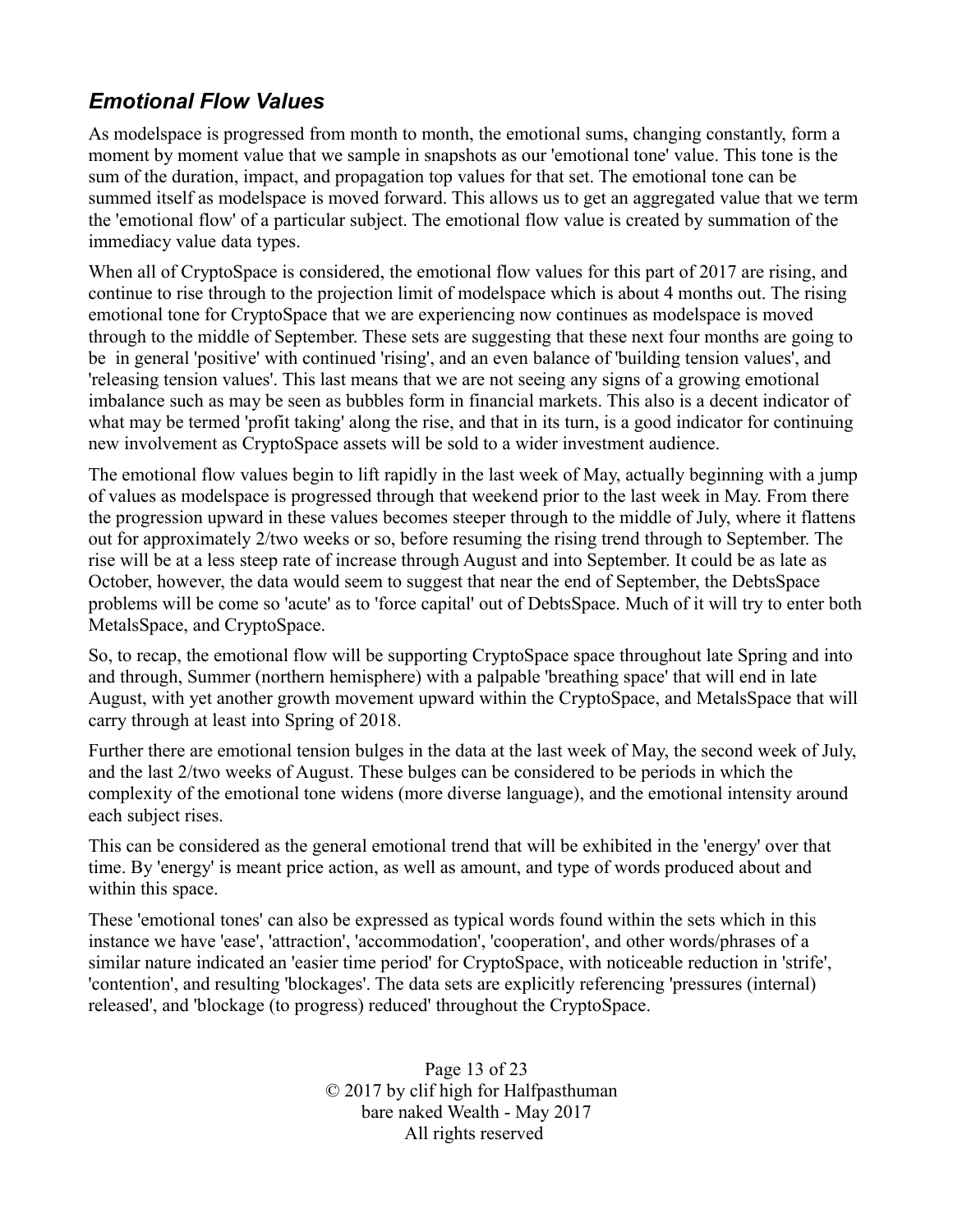Please note that the above is presenting a general emotive trend over the CryptoSpace that will also be responsible for some of the 'scams' being able to be perpetrated. The idea in the data is that the emotional tone of the period will be some what masking, and that what we call the 'propagation value', or 'contagion of emotion' effect will also lead some to making unwise speculations in CryptoSpace. The data shows that some well known 'investment names' will be caught in a few of the scams.

It is worth noting that as the capital inflows to CryptoSpace continue, the data sets are forecasting an 'attack' by DebtsSpace in the form of 'restrictive laws'. However, these are showing up as being in very few countries, and mostly focused on 'precious metals' control, and not crypto-currencies.

#### *MetalsSpace*

The data sets have the 'computer trading algorithms' to be the primary proximate cause for the 'break out' on both 'silver and 'gold' within May. These sets are suggesting that 'garbage in' produces a serious 'abnormal positions' situation in which there are going to be 'disparate prices' being reported for both 'silver and gold'. The idea coming from the data sets have the 'disparate prices' being the thin edge of the wedge insofar as the 'premium chase (race)' that is forecast for 2017, most likely mid Summer (northern hemisphere). Data sets have the 'premium chase' (also defined as a 'race between sellers and prices') being a 'long term problem' for the 'banksters' as they 'attempt to wrangle' the 'silver monster' and its 'gold' cousin back into the box.

This does not mean that the effort on the part of the warlocks in shoving silver and gold back into the box will fail. Indeed, the data does show that a consistent, and applied force will bring 'silver' back into line with 'banking strategy', albeit at a higher price.

Many new sets are piling into the supporting chain for 'silver shortage'. It is the 'shortage', as in the 'inability to transfer silver' in quantity, that is a temporal marker for 'breakdowns' in the 'silver', and then a few hours or days later, the 'gold' "markets". In this case the "markets" are being defined as the 'price fixing arrangements'. It seems that the data is forecasting a 'problem' in the 'arrangement' that will manifest as a 'delay' in the 'process' such that 'dynamic confusion' enters into the 'fixing process'. The 'problem' in the 'silver fixing arrangement' is indicated to be temporally close to the reports of 'silver shortage' at an 'industrial level' that will be of a 'stated magnitude' to 'move (the) market (price)'.

The data shows a flow of events such that the last week in May has the 'visible evidence' of the 'failed silver price fixing process' becoming evident. Thereafter over the months of June, and July, the data has the DebtsSpace reaction being even more attempts at 'control' of MetalsSpace. These sets include 'dictatorial powers legislation' as it relates to 'precious metals'. These sets have this 'legal dictatorship attempt' rising in several sovereign states in early Summer.

While well known as the worst silver price forecaster in recent centuries, it is nonetheless true that my emotional tone sums for the metals, both gold and silver, have allowed me to accurately predict some wildly improbable bitcoin price movements. The 'three times through the range of 408 to 428' call months ahead of that occurring was due in part to the ability to tune the lexicon to the emotional contexts held by the population for 'gold' and 'silver', in all their contextual complexity.

Being able to thus identify, and demonstrably make predictions using these emotional quantifiers and

Page 14 of 23 © 2017 by clif high for Halfpasthuman bare naked Wealth - May 2017 All rights reserved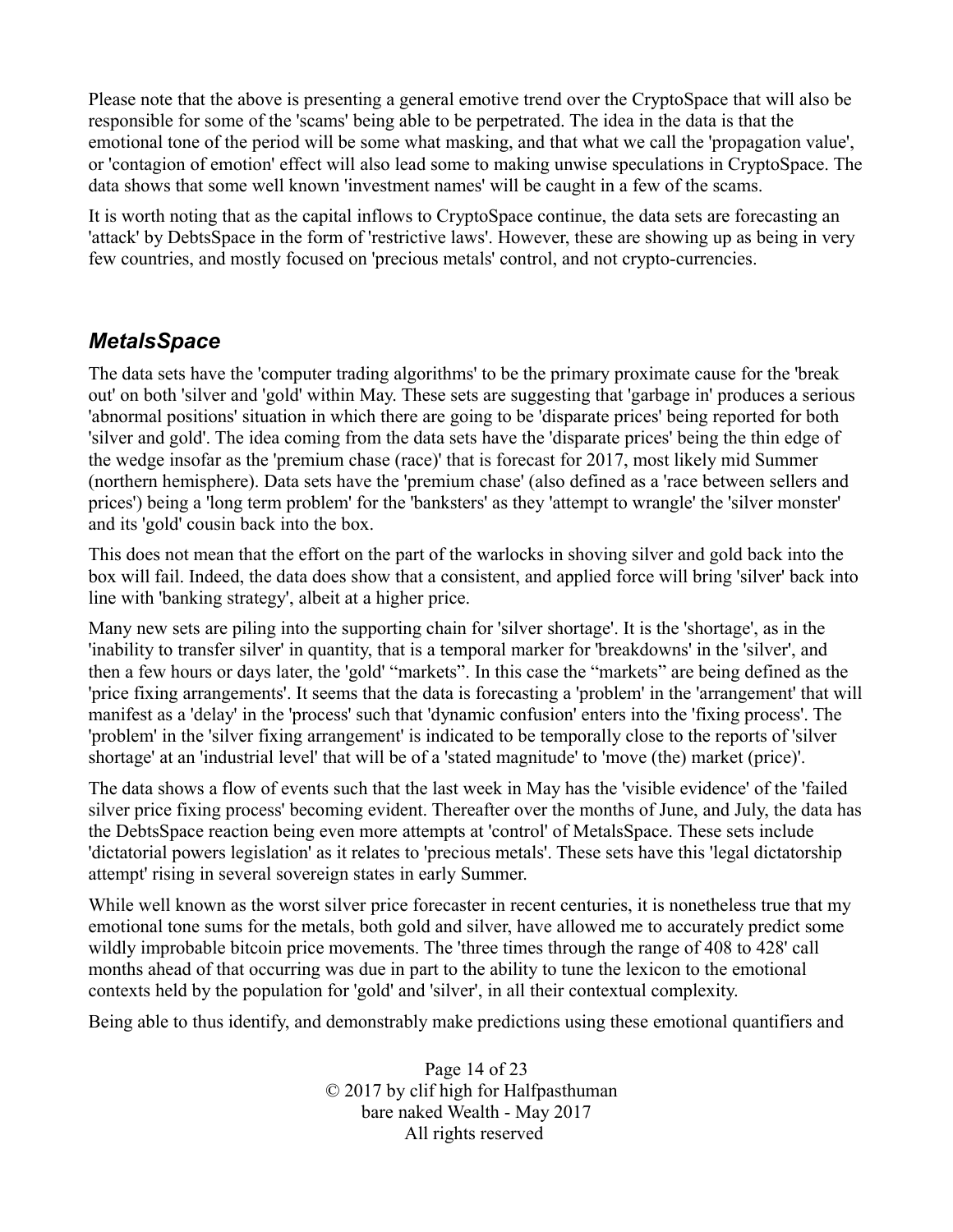qualifiers for bitcoin prices (and later rises for both ETH and Ripple in April of 2017) that are extracted from those for gold and silver, it becomes obvious that the emotional tones are being read correctly if they are also expressing in bitcoin with the rise in prices we have observed, and have forecast remarkably accurately these last 4/four years. Basically, this is a way of stating that the emotional factors picked up by the data for gold and silver, and their mirrors in bitcoin, are working in bitcoin, and thus validating the data read, if not the real world manifestation.

Thus the idea is that the silver suppression of the prices is both on-going, and very completely controlled, is the reason for the inability to accurately predict the price action in silver.

Therefore, in spite of being a terrible forecaster for the price of silver (and gold), the data sets would have a couple of very key observations not related to the price, and which are also playing out in the crypto-currencies. This is to say that the 'ratio' language that led to recent forecasts of 'price popping' in the 3rd week of April for ETH and Ripple is derived from the 'ratio' language found within the precious metals sets. These sets have the 'ratio' between the metals changing from its current, 'excessive' or 'extreme separation', down to a one that is bespoke in the data as being 'more normal', or 'closer to normal', or 'approaches reality'. Any discussion about what this language may mean in numbers for the ratio between gold and silver, the data is quite clear that what is the 'kick in the crotch' to the 'silver suppression' (forecast for late in May) will 'derive from unexpected ratio changes'.

Further the 'unexpected ratio changes' are showing as coming 'out of clear sky', and are 'completely unexpected', thus are indicated to cause all kinds of problems for 'algorithms'.

The data sets for 'problems', and 'inability (to) continue' with the 'silver prices fixing' continue to grow as we did processing for this report. The 'breakdowns' in the 'silver suppression' sets are at a large peak now in the processing, and the grow rate appears to be focused entirely on the last week in April, and through the last week in May for the 'breakdown', and the 'failure' of the 'price to fix'. These sets, even though we are now into the month of May, are still cross linking the data support for 'failure' of the 'fix' to the last week in April. The major manifestations of this 'fix breaking' are indicated to appear over May, with a very large 'bulge' in the language appearing in July, and continuing through August.

That we have so much language around the 'ratio' word, and its meaning within MetalsSpace, is a very good indicator that the 'gold to silver ratio' forecast for change is very close. The rate of growth of these sets around 'ratio change' has accelerated with a clear peak of the data for the last week of May.

# *DirtSpace*

The 'real estate' space, aka 'DirtSpace', is showing up across our modelspace with more and more 'problems'. These sets are all advising that the 'strategy' of 'real estate' as 'wealth' is going to undergo serious 're-examination' for its 'viability'.

Within modelspace the ratio of sets, within ANY money, or wealth, or currency set, to the total number of cross links over to a DirtSpace set, is now at the highest level for any asset class within modelspace. To state another way for clarity. Words in modelspace that relate to money or wealth are at an all time high for cross links over to 'real estate' sets. Note that there are very very very few bright spots in any of the DirtSpace sets.

Much of the DirtsSpace data is indicating that 'rising rates' are going to run into 'failing lenders' such

Page 15 of 23 © 2017 by clif high for Halfpasthuman bare naked Wealth - May 2017 All rights reserved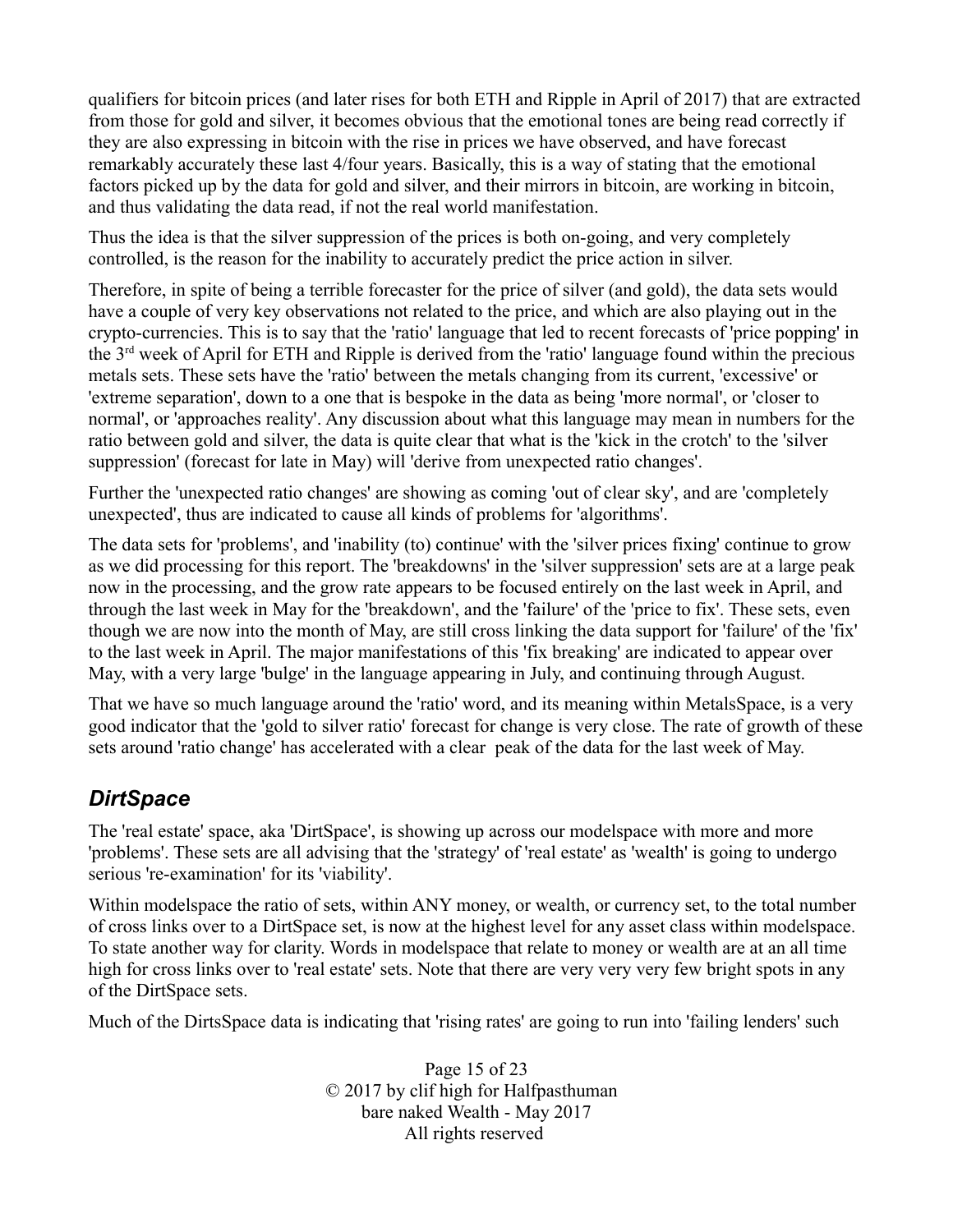that the 'market for real estate' at the 'local level' is forecast as 'cratering' over late Spring and through Summer (northern hemisphere). This is for both 'sales', and 'rentals'. In fact, in many sets we have language for 'rental gluts', and 'crashing (shares) of rental companies'. There are other sets for larger problems with 'insurance' for 'rental markets' that are further indicated to put pressure on those markets.

The DirtSpace market at national, and international levels are indicated to 'fail big time' in the next 6/six months for almost all of the 'global real estate hot spots'. There is language indicating that 'agents' for 'multiple millions of dollar estates' will be 'begging', and whining,

Yet more evidence for 'local versions' of the 'global' unwinding or 'crack up boom' are forecast as various 'cities' and 'regions' have 'very high end residences' being the 'last vestige' of the 'real estate boom'. These sets are showing as 'bidding wars' at the very 'high end' and 'no activity' to speak of at any other levels as JUST preceding 'yet another major housing lender crack up'. These sets are showing that the concept of 'sub prime' is going to now be morphed into 'sub prime becomes prime time' as the 'lending distress' is showing as 'moving up (the) property ladder' to the very top.

Yet another indicator that all is not well in DirtSpace is language for the same 'high end inventory' to also be running 'very elevated proportions' of 'foreclosure properties'.

All of the DirtSpace sets are cross linked or directly tied to 'regional banking failures' language as well as 'lender collapse', and 'liquidity freeze (a sub set of the currencies in crisis)'.

The 'real estate' speculating 'market', especially in the 'capitals' of the 'western money centers' is also specifically showing up in the data sets as taking a 'big hit', and having words such as 'nosedive'. These sets are indicating that 'businesses (in the space)' may be 'shuttering (closing)' at rates of 'more than 90%' within 'mere months'. These sets are suggesting that the 'impact' of this 'blow off' of the 'real estate market' will 'hit so fast' due to 'how lean everything has become' in the business sector.

Whereas our data has the 'manifesting Ice Age' as affecting food prices first in Winter, 2016, with 2017 being the first year of food price increases due to 'bad weather' in 2017. However we have 2018, as being the first year that 'Ice Age' is going to 'visibly affect' prices in DirtSpace. The data sets have so much 'relocation' due to 'hardships of cold weather' that 'property prices' for 'scrub land' in some of the 'southern regions' are going to have very large 'price increases' that are described now as 'staggering', and 'appearing under (climate) duress'. These sets have the DirtSpace across the northern hemisphere being 'upended', and 'over-turned' in relation to the 'values' placed on 'high end housing'. The data would have the 'wealthy', and 'middle wealthy' classes as being among the 'first to move', along with the 'homeless, and 'landless'. These sets have more 'economic impacts' pending within the longer term values than any other single item in the Markets entity area other than 'foods'. This 'relocation (from cold areas to the south)' is showing up in the data sets as a 10/ten year trend.

# *DebtsSpace*

The data is forecasting that the 'Euro' is going to be 'reduced' over the rest of 2017 in relative terms to other debt based currencies as the forecast is for the 'Spanish' and 'Italian' governments (as well as financial system) set out to 'do business' around the 'EU (Brussels) government'. These sets have 'Greece' being the 'path finder' as 'negotiations' with 'Russia' begin for 'trade' that will produce 'debt relief' by way of 'real economic boost'. The idea is that 'Russia' is going to be involved in 'facilities' in

> Page 16 of 23 © 2017 by clif high for Halfpasthuman bare naked Wealth - May 2017 All rights reserved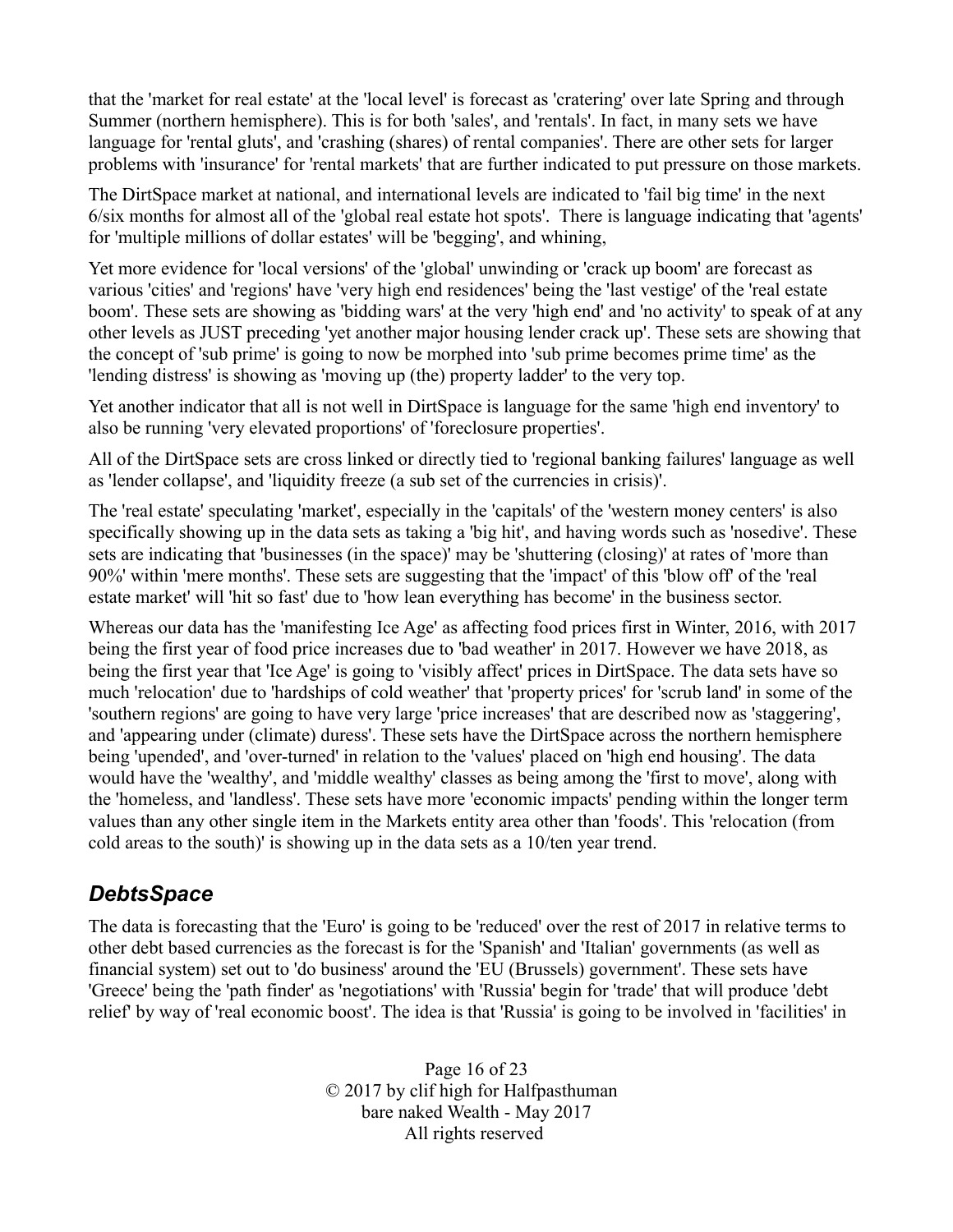'Greece' and that this arrangement will be an 'opening' for both Spain and Italy. This is indicated, as modelspace is progressed through July and August, as prompting yet more 'bonds crisis' language around 'EU debts', and more ominously, 'derivatives'.

The other 'whack across the head' to the 'derivatives' at a global level is indicated to come from Japan over mid to late Summer (northern hemisphere). The data has some 'sour notes' language popping up that is then showing as impacting 'banks', which in turn cause 'governance issues' both within the 'banking system', and the 'government'. The data shows that a 'failure' of a 'minor function' within 'government' will be involved in 'precipitating' a crisis in 'capital allocation'. This is appearing as modelspace is moved through the last of August and into September.

Within the data flow, the 'bad bonds' language in the last 2/two weeks of August coincides with the 'crashing regional banks', the 'crumbling' DirtSpace, and the escalating 'shift' out of DebtsSpace and into CryptoSpace and MetalsSpace.

A new set of data in the supporting chain for 'hyperinflation' has 'damage' from 'riots' (pretty much across the globe) over the 'crashing financial system' hitting the 'insurance industry' just as the 'assets base' is also 'bleeding capital' over into MetalsSpace or CryptoSpace. This has very negative consequences language showing up over the rest of 2017 and the next 2/two years beyond.

The 'hyperinflation' sets continue to grow within DebtsSpace, with many new sets for China central authorities also showing up as participating in the first (next) round of 'hyperinflation'.

Problems in Canada with the real estate markets will spread to pensions and rock government over the rest of this year and into next. These will not be good times for the Canadian dollar. Our data still has longer term sets for some retracing of the 'loony loss' over 2017, primarily on the back of new 'gold discoveries' later in 2018.

The Australian dollar is indicated to be stronger by comparison to Canadian, weaker versus the US, but more stable in its other relationships, especially to Chinese currency. The data has the Australian dollar being in a slump, along with other debt based currencies through all of the remainder of 2017, and through the first half of the new year, but by June or so of 2018, the data has longer term sets with a strengthening of this currency globally on the basis of trade with Asia, and 'new supporting technologies' that will be Antarctica focused.

#### *Conclusion: In this day, in this age....*

With wealth, the context is critical. So we note first and foremost that when it comes to true wealth, ALL humans are taoists in this pursuit, as we acknowledge that 'our wealth is found in our health', and 'our health is found in our peace', and 'our peace is found within our wisdom'.

The idea of 'wealth' from a taoist, or yogic perspective, and having read both culture's literature extensively, I suspect that their streams flow from the same spring, is that 'wealth is your expression', in other words, as the taoists have it, 'wealth' is not something that comes to you, but rather grows directly from the energy that you exude into universe. So in a very real, taoist energy sense, 'wealth is you, manifesting in universe'.

Now, from this perspective, one can easily see that some people obtain wealth in the only fashion that

Page 17 of 23 © 2017 by clif high for Halfpasthuman bare naked Wealth - May 2017 All rights reserved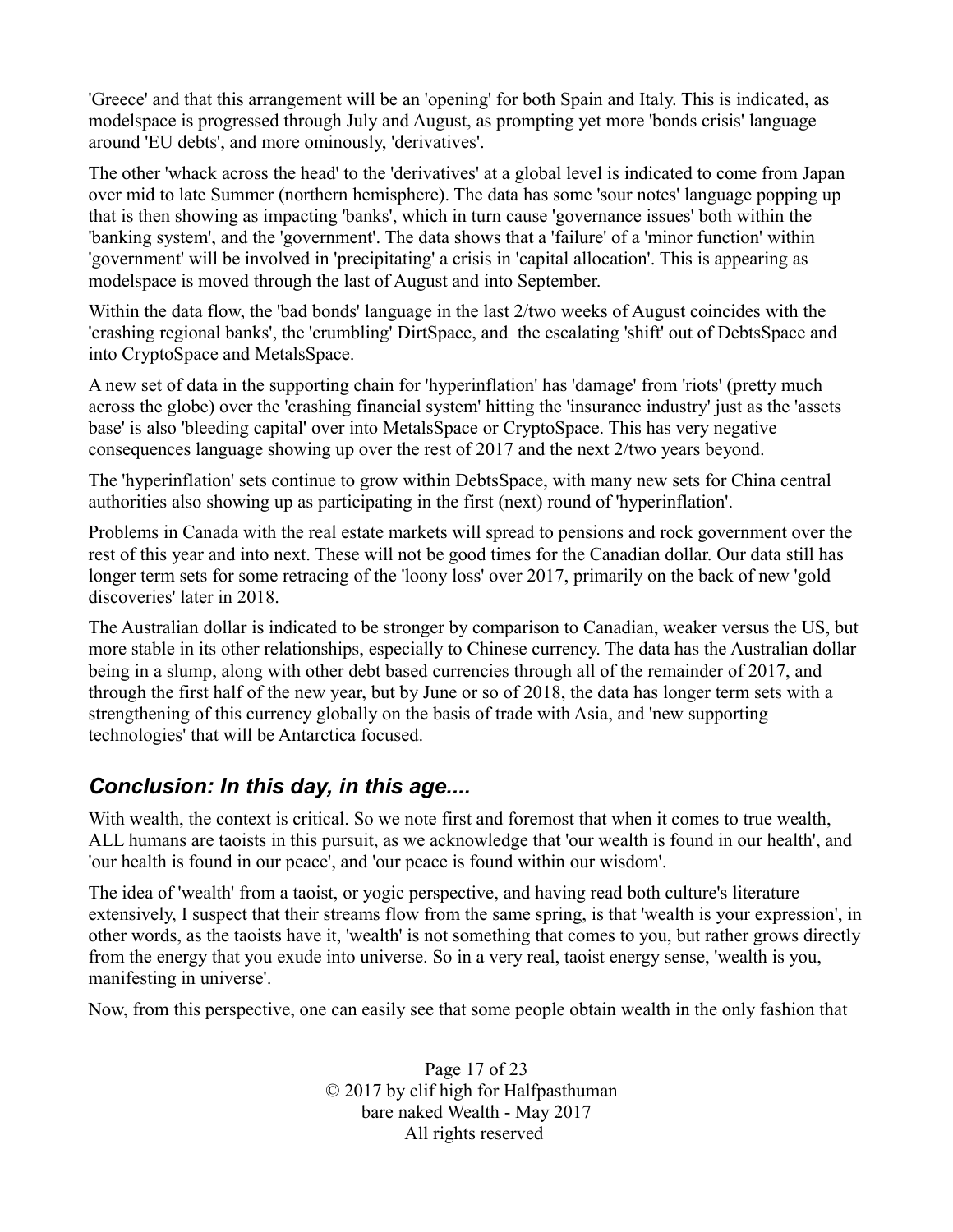can really exist, by exuding the appropriate energies for universe at that juncture, but they do this without real knowledge of what they are doing, and thus become unbalanced in the process. We see this repeatedly, in life, art, and cliché, as the 'spinning out of control'. The same, old, tired story of wealth destroying happiness or …..

As the taoists see it, wealth is some people's burden, first wanting it, then achieving. Some want it without achieving, and that is their burden. Others have no burdens, and that is their wealth. So it goes. The universe expressing around you is complex beyond your ability to imagine, let alone comprehend.

One certitude is that you do not, really, understand much of anything that actually is occurring. You are consciousness bound in a biologic matrix that precludes your really grasping reality as all your impressions are filtered through your four limited sense organs. As an example, your eyes, on their best day, are only able to take in an estimated one half of one percent of the totality of the light spectrum. And, even then, as the yogis observe, 'your eyes lie, always'.

So if 'wealth' is a concern, then re-read the above, and consider the following: in this day, in this age, if wealth is first to be found in health, then this is the time of the greatest challenges to achieving wealth. Health is being constantly assaulted, first by the Powers that Be, and then by nature. So health first. Now is the time to be disciplined, and focused on a life-space plan that you can use to carry you forward decades. You must become paranoid about your health, as they are out to take it from you. Enough said, research, research, think, then more research.

In this day, in this age, if your wealth springs from your health which is found in your peace, then you must be aware of the existence of energies you are not able to perceive, but that nonetheless affect your well being, your mental state, and the mental state of the people around you. These days are not like those of a century ago. Yes, this time it is different, as our sun is in a different region of space and differing energies are coming into the solar system. Energies we are all subjected to with unknown results.

To achieve peace in a meaningful way will need to be entirely a personal process, but the time honored way is to be spinning about your own center, while others spin out of control.

Therein, find your wisdom.

###

Page 18 of 23 © 2017 by clif high for Halfpasthuman bare naked Wealth - May 2017 All rights reserved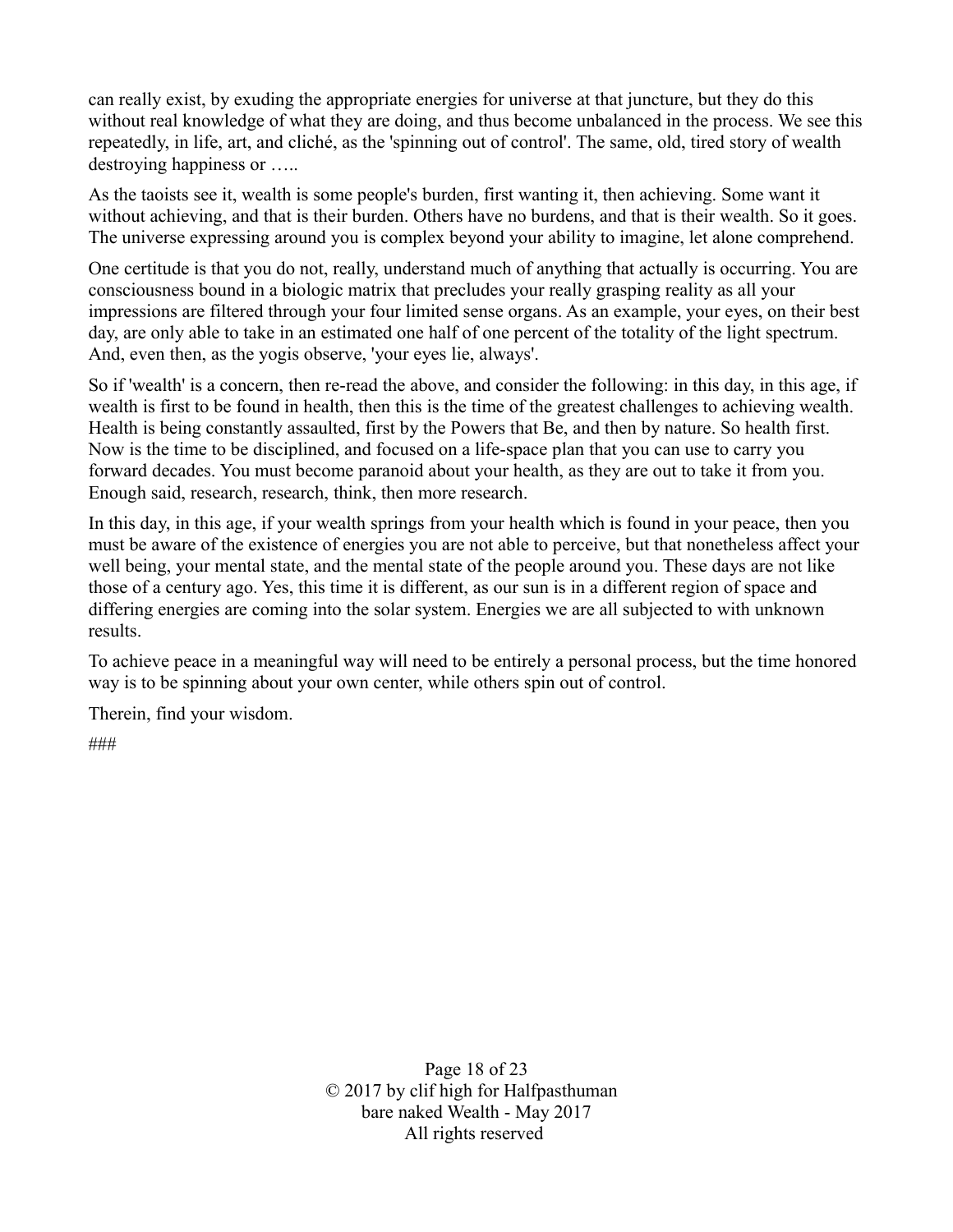# **About Predictive Linguistics and our methods**

Predictive Linguistics is the process of using computer software to aggregate vast amounts of written text from the internet by categories delineated by emotional content of the words. Predictive Linguistics uses emotional qualifiers and quantifiers, expressed as numeric values, for each and all words/phrases discovered/filtered in the aggregation process. Over 80 % of all the words gathered will be discarded for one or more reasons.

Predictive Linguistics works as NO conscious expressions are processed through the software.

Rather the contexts discussed within the report in the form of entities and linguistic structures (see below) are read up in the various intake software programs, and the emotional sums of the language found at that time are retrieved. Words that are identified within my system as 'descriptors' are passed through the processing as well. These descriptor words, in the main, are those words and phrases that provide us with the detail sets within the larger context sets.

As an example, the word 'prophecy' may be read up by our software at a sports oriented forum. In that case, perhaps, due to the emotional sums around the context, and the emotional values of the word itself within the lexicon, it would be put into the contextual 'bin' within the database as a 'detail word'. Note that the context of the use of the word in the sports forum is lost in the process and is of no use to us in these circumstances. What occurs is that the word is picked up as being atypical in its context, therefore of high potential 'leakage of future' value. The way this works is that most sports forum language about future events would be statistically more likely to use words such as 'bet' as in 'I bet this XXX will be outcome', or 'I predict', or 'I think that XXX will happen'. So it is the context plus emotional values plus rarity of use within the context that flags words for inclusion in the detail level of the data base. Further, it is worth noting that most detail level words are encountered in our processing mere days before their appearance. Within the IM (immediacy data) primarily, and then within ST (shorter term) data next. But a preponderance are discovered within the IM time period. Perhaps an artifact of our processing, if so, one not explored due to lack of time (cosmic joke noted).

Words are linked by their array values back to the lexicon using our set theory model (see below), and the language used within the interpretation (detail words excepted) derives from the lexicon and its links to the changing nature of contexts as they are represented within our model.

Predictive Linguistics is a field that I pioneered in 1993. The software and lexicon has been in continual change/update mode since. This is due to the constantly changing nature of language and human expression.

Predictive Linguistics works to predict future language about (perhaps) future events, due to the nature of humans. It is my operating assumption that all humans are psychic, though the vast majority do nothing to cultivate it as a skill, and are likely unaware of it within themselves. In spite of this, universe and human nature has it that they 'leak' prescient information out continuously in their choice of language. My software processing collects these leaks and aggregates them against a model of a timeline and that information is provided in this report.

The **ALTA report** is an interpretation of the **asymmetric trends** that are occurring even this instant as

Page 19 of 23 © 2017 by clif high for Halfpasthuman bare naked Wealth - May 2017 All rights reserved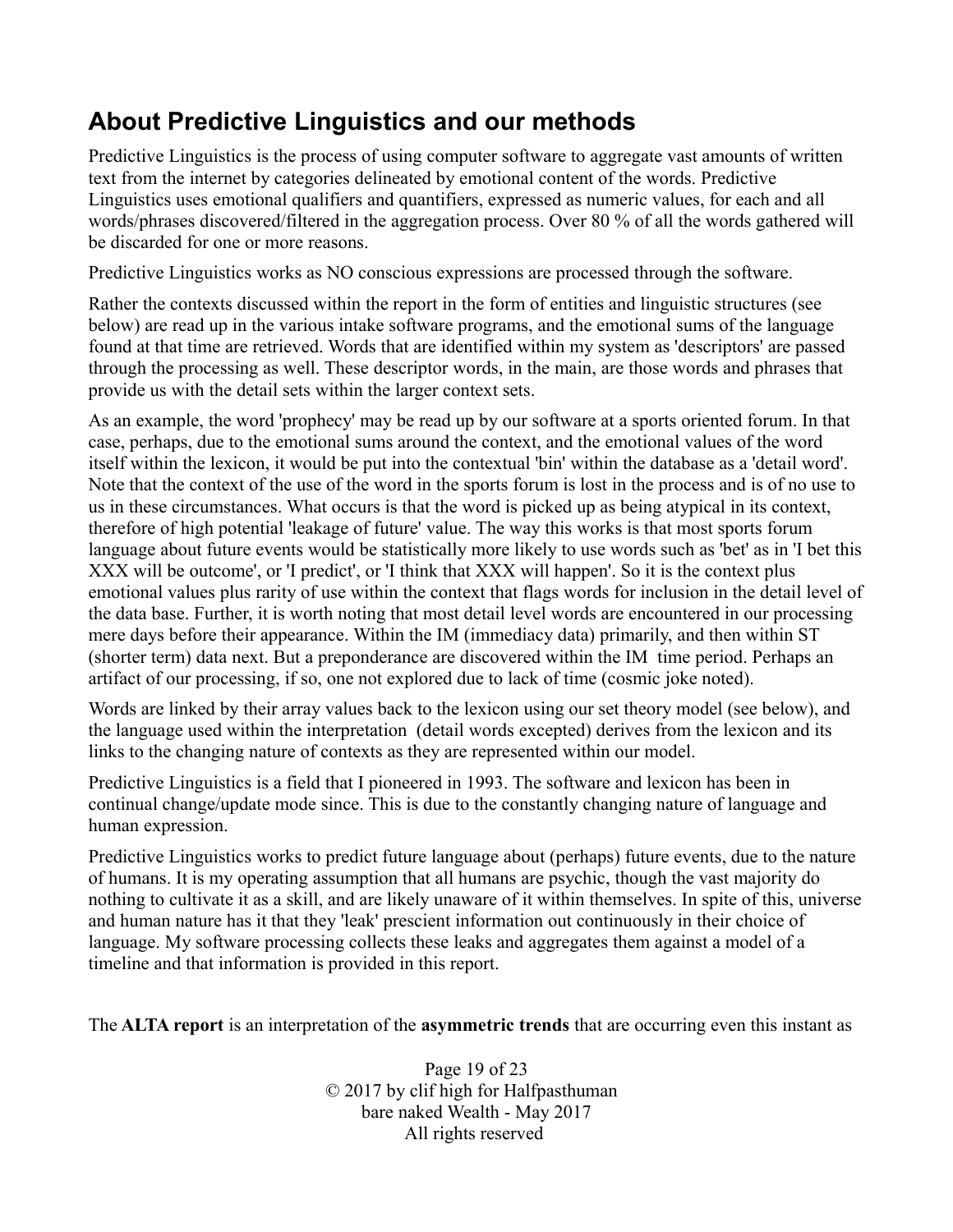millions of humans are typing billions of words on the internet. The trends are provided in the form of a discussion of the larger collections of data (dubbed entities) down to the smallest aspect/attribute swept up from daily discussions within that context. Within the ALTA report format, detail words are provided as noted below. Phrases and idiomatic expressions are also provided as details. In the main, geographic references are merely summed, and if deemed pertinent, the largest bag in the collection is discussed as a 'probable', or 'possible' location to the events being referenced within the details.

In our discussions, the interpretation is provided in a nested, set theory (fuzzy logic) pattern.

#### *Definitions:*

*Aspects/Attributes* **are**: collections of data that are within our broader linguistic structures and are the 'supporting' sets that provide our insight into future developments. The Aspect/Attribute sets can be considered as the 'brought along' serendipitous future forecasts by way of links between words in these sets and the lexicon.

*Entities* are: the 'master sets' at the 'top' of our nested linguistic structures and contain all reference that center around the very broad labels that identify the entity: Markets, GlobalPop, and SpaceGoatFarts, as examples.

**Lexicon** is: at its core level, the lexicon is a digital dictionary of words in multiple languages/alphabets stripped of definitions other than such technical elements as 'parts of speech' identifiers.

The lexicon is quite large and is housed in a SQL database heavily populated with triggers and other executable code for maintenance and growth (human language expands continuously, so the lexicon must as well).

Conceptually, at the Prolog software engine processing level, the lexicon is a predicate assignment of a complex, multidimensional array of integers to 'labels', each of which is a word within the lexicon. The integers within the 8x8x10 level array structure are

composed of: *emotional qualifiers* which are assigned numeric representations of the intensity, duration, impact and other values of the emotional components given by humans to that word.

> Page 20 of 23 © 2017 by clif high for Halfpasthuman bare naked Wealth - May 2017 All rights reserved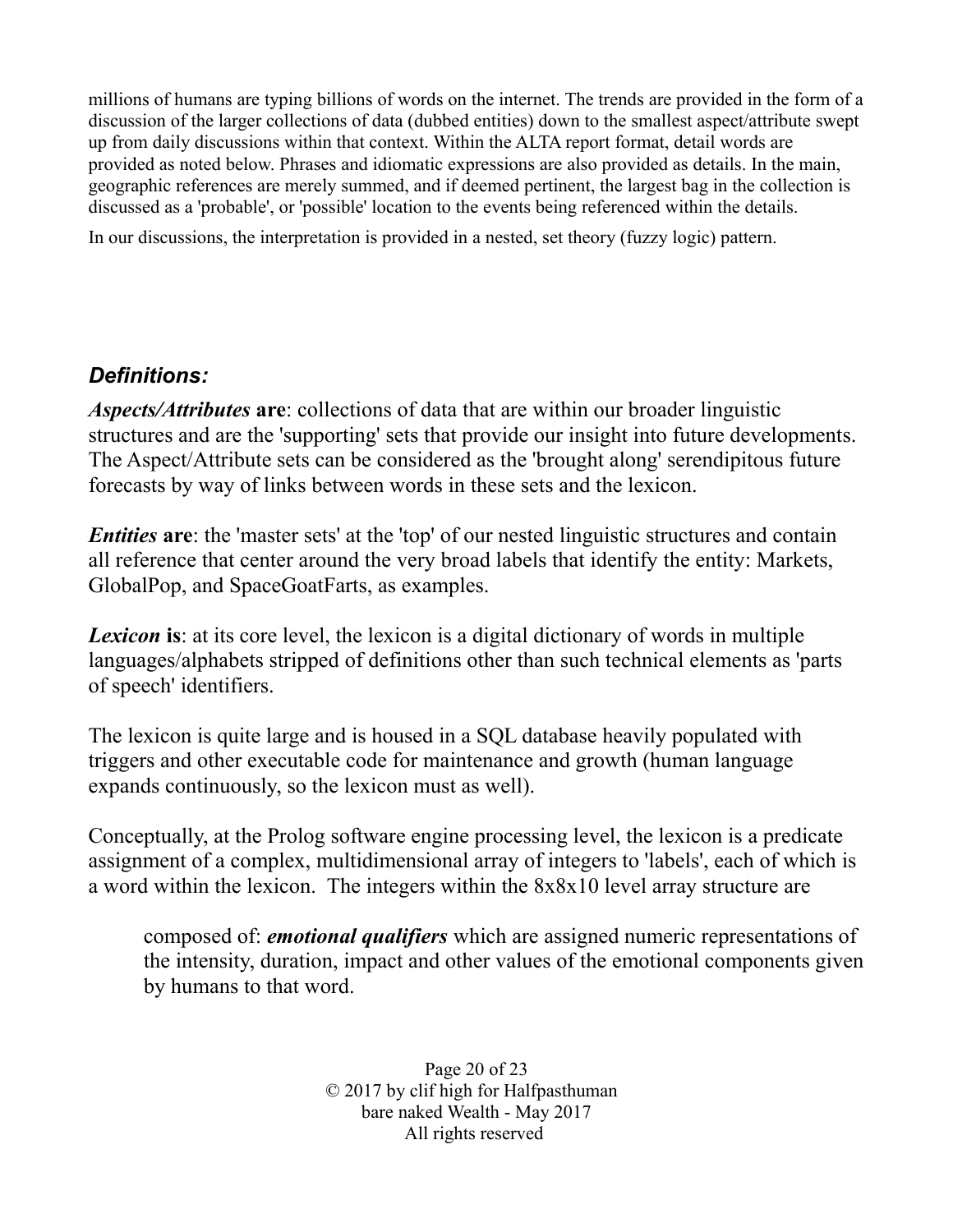and also contain: *emotional quantifiers* which are assigned numeric representations of the degree of each of the 'cells' level of 'emotional assignment'.

*Spyders* **are**: Software programs, that once executed are self directing, within programmed limits, thus are called 'bots', and within these constraints are allowed to make choices as to linguistic trails to explore on the internet. The job of the spyders is to search, retrieve and pre-process (part of the exclusions process that will see 90% of all returned data eliminated from consideration in our model) the 'linguistic bytes' (2048 words/phrases in multibyte character format) which are aggregated into our modelspace when processing is complete.

**List of entities** explored in this report:

#### **GlobalPop**

The GlobalPop entity represents the linguistic sets within the data that are focused on the future of humanity, local or global. The 'local future' focus language is aggregated into our 'global future language' sets. This entity is independent of language, alphabet, or script form, and thus is our deepest and broadest set for emotional quantifiers and qualifiers about humanity's future.

**USAPop** (and any other nation state/territorial reference)

All sub sets of the populace of the planet, within our modelspace are identified by either a geospatial term such as a regional terrestrial label, e.g. '**AlpinePop**', or a geopolitical label, e.g. '**CanadaPop**'. These are used to isolate the subset of the global populace to which the terms are being applied in the forecast. The terrestrial references are frequently used to provide a context of 'shared views/concerns', as in 'those things all mountain dwelling people will have in common separate from other humans'.

#### **Markets**

The Markets entity is a super set of linguistic structures covering paper debt markets of all kinds, commodity trading markets, physical swap markets, currency usage (within populace), digital currency developments, new technology (FinTech),

#### **Terra**

The Terra entity is the master set for all structures that relate to the planet, and the physical environment of planet earth. This master set frequently and increasingly has

> Page 21 of 23 © 2017 by clif high for Halfpasthuman bare naked Wealth - May 2017 All rights reserved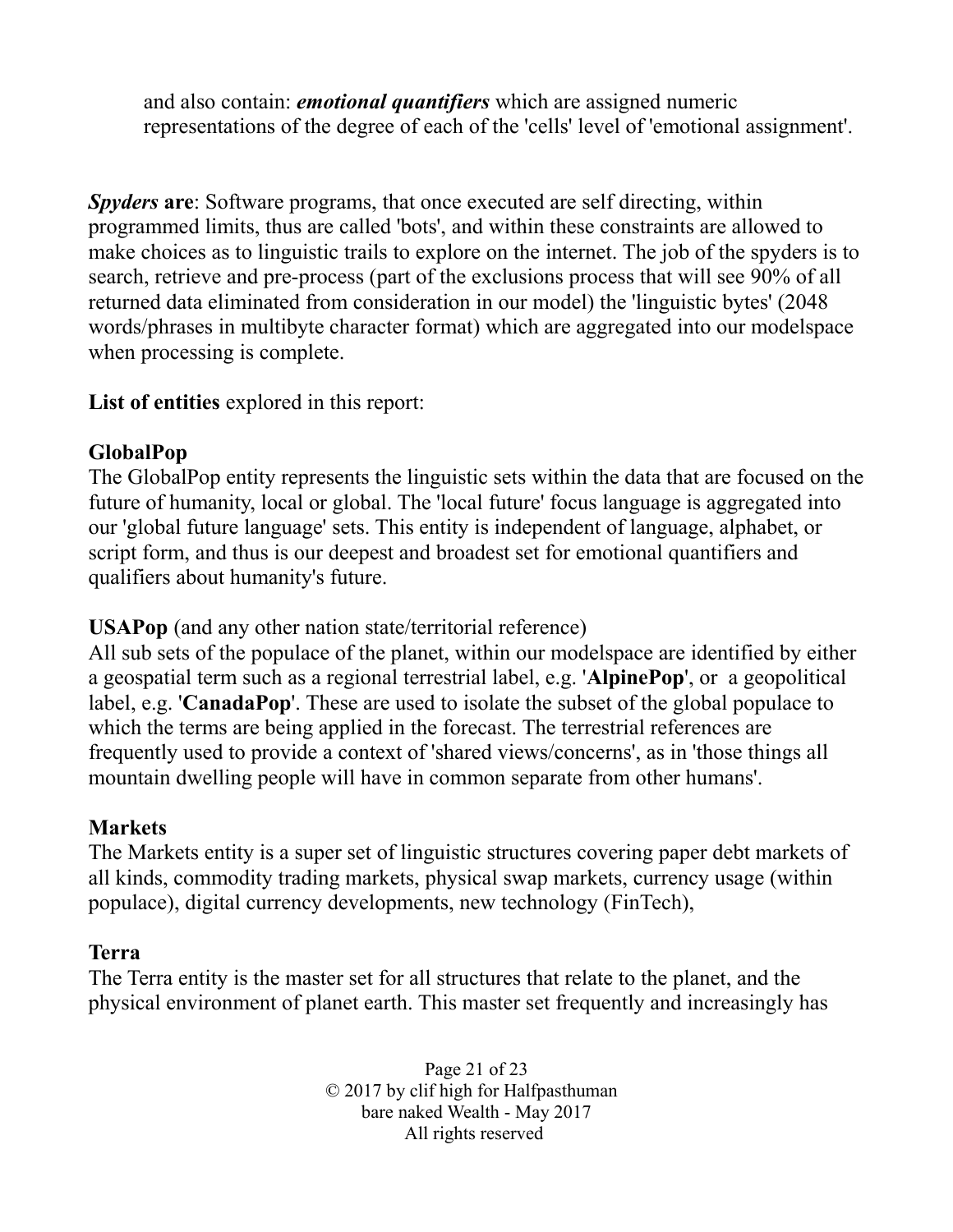extensive cross links to the SpaceGoatFarts entity.

#### **SpaceGoatFarts**

This master set is where all data that fits under the contexts of [officially denied], [unknown], and [speculative] arrives. Our processing discovered significant amounts of data of the [unknown], and [officially denied] over 2000 – 2003 which led to the creation of the separate entity view labeled SpaceGoatFarts. As may be expected, this set contains the references to UFO's, Area 51, Break-away Civilization, and other 'woo-woo' subjects.

#### **Data Types**

**IM = Immediacy** data with forecasting effectiveness from 3 days to the end of the third week. Error range is 4 weeks.

**ST** = **Shorter Term** data with forecasting effectiveness from the  $4<sup>th</sup>$  week out through and inclusive the end of the  $3<sup>rd</sup>$  month (from date of interpretation). Error range = 4 months.

 $LT = Longer Term$  data with forecasting effectiveness from the end of the  $3<sup>rd</sup>$  month out through and inclusive of the end of the  $19<sup>th</sup>$  month. Error range = 19 months.

#### **Terms employed**:

**Cross links** – links from one cell in the data base and its software representation to another due to a shared linguistic structure or pattern.

**Linguistic structure –** In my modelspace, a linguistic structure is a 'master set' and all its contained sub sets (also known as 'directly held' sub sets). At the very highest level, each and all entities within my model are linguistic structures; which, in their turn, are composed of many sub sets of other linguistic structures. Modelspace allows for 256 layers of 'nesting' of these sets and sub sets. Each of which, can and may, be a complex set of its own. Obviously the model is derived from Object Oriented Programming at its highest level.

**Meta Data Layer** – in modelspace, when a meme appears directly held in numerous sets, at the same level of support, it is labeled as a 'meta data layer'. These 'layers' can be thought of as a common linguistic structure that forms with differing supporting sets in the various entities. For clarity, a meme in Terra entity would not have the same supporting sets as that same meme in the GlobalPop entity, but both would be part of the larger meta data layer that the meme reveals.

> Page 22 of 23 © 2017 by clif high for Halfpasthuman bare naked Wealth - May 2017 All rights reserved